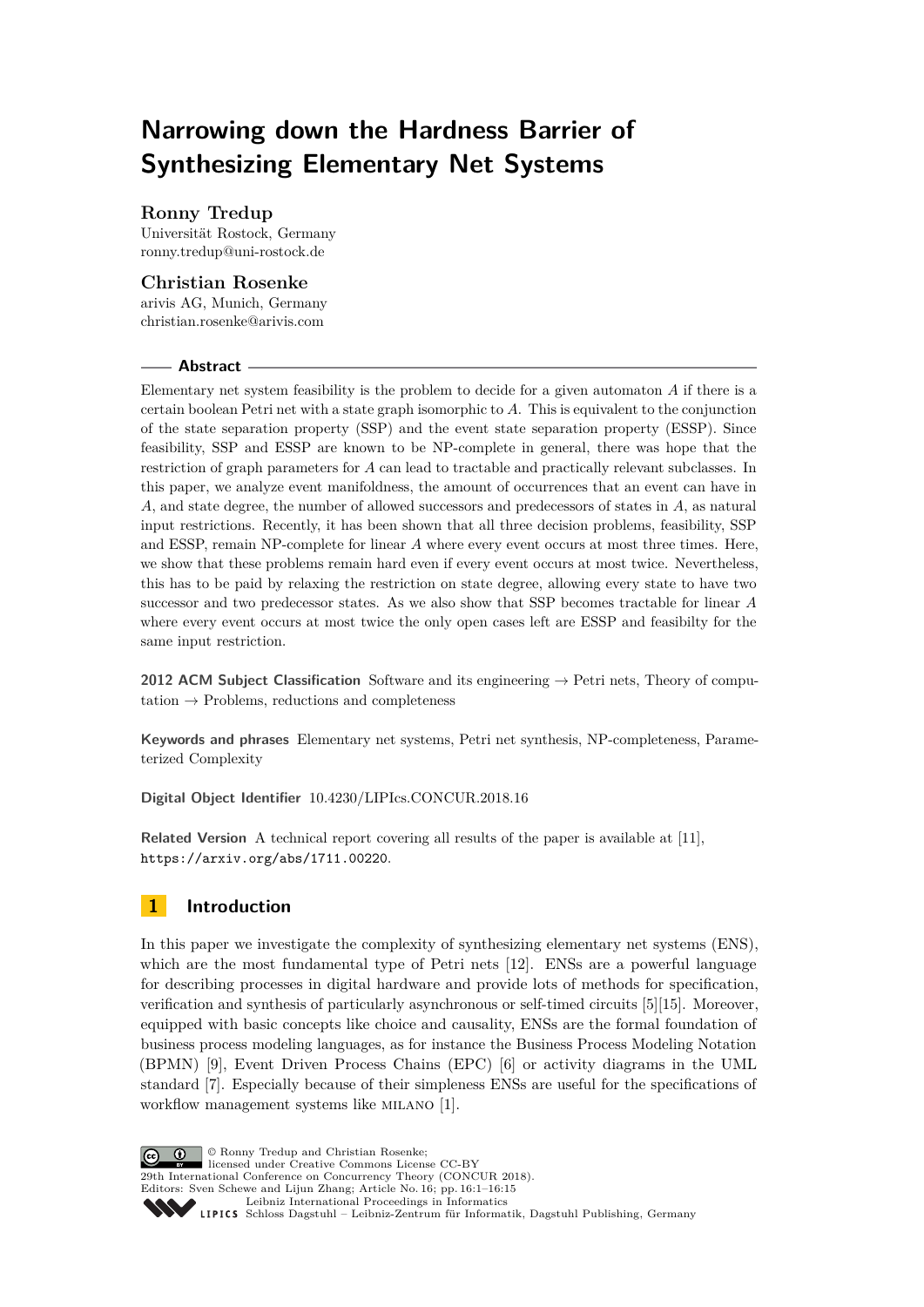#### **16:2 Narrowing down the Hardness Barrier of Synthesizing Elementary Net Systems**

ENS synthesis for a given automaton *A*, called transition system (TS) in this context, means to find a Petri net *N* with a state graph isomorphic to *A*. More precisely, *N* has to be a directed graph on place nodes  $P$  and transition nodes  $T$  linked by flow arcs  $F$  such that, starting from the given initial marking  $M_0 \subseteq P$ , the net can transform its current marking  $M \subseteq P$  into  $M' \subseteq P$  by a transition  $t \in T$ , if  $(p, t) \in F$  for all deallocated places  $p \in M \setminus M'$  and  $(t, q) \in F$  for all occupied places  $q \in M' \setminus M$ . The reachable markings of *N* are required to exactly cover *A*'s states *S* while the transitions *T* embody *A*'s events *E*. Every *t*-transition from *M* to *M'* has to correspond to an *A*-arc  $s \stackrel{e}{\longrightarrow} s'$  from the state *s* of  $M$  to the state  $s'$  of  $M'$  and labeled by the event  $e$  standing for  $t$ .

To assess the complexity of ENS synthesis, this paper analysis the corresponding decision problem, called feasibility. For a given TS *A*, feasibility asks if there is an ENS *N* with a state graph isomorphic to *A*. As not every TS can be synthesized into an ENS, feasibility is a problem worth studying. Usually, it is approached by the *state separation property* (SPP) and the *event state separation property* (ESSP) as, according to [\[3\]](#page-14-8), *A* is feasible if and only if it satisfies both properties.

This does not mean that the SSP and the ESSP are not of interest when considered alone. Synthesizing TSs *A* having only the ESSP leads to Petri nets implementing all event sequences of *A* by their transitions but with less states [\[3\]](#page-14-8). Being able to efficiently decide the SSP, on the other hand, could serve as a quick-fail preprocessing mechanism for synthesis.

Hiraishi [\[8\]](#page-14-9) shows that both, SSP and ESSP, are NP-complete. Feasibility is NP-complete [\[2\]](#page-14-10), too. Nevertheless, considerable efforts have been made to find practically relevant tractable cases. For example, feasibility becomes tractable for Flip-Flop nets, a superclass of ENSs [\[13\]](#page-14-11). Workflow net models as defined in [\[1\]](#page-13-0) are a subclass of ENS that allow polynomial time feasibility, too.

Rather than generalizing or restricting the set of nets, this paper restricts the problem input to learn about synthesis complexity. We propose the following two natural and fundamental parameters of TSs that, when controlled, should have a resounding positive impact on synthesis complexity:

- **State degree** of a TS *A* is the maximum amount *g* of incoming and, respectively, outgoing edges at the states of *A*. The decision problems where input is restricted to so called *g*-grade TSs are referred to as *g*-grade SSP, *g*-grade ESSP, and *g*-grade feasibility. If  $g = 1$ and *A* is not a cycle we use the term *linear*.
- **Event manifoldness** of a TS *A* is the maximum amount *k* of edges in *A* that can be labeled with the same event. Accordingly, we speak about *k*-fold TSs and the problems *k*-SSP, *k*-ESSP, and *k*-feasibility.

Benchmarks of the digital hardware design community show that practical TSs often have limited state-degree [\[4\]](#page-14-12). If restricted event manifoldness is practical relevant has not been evaluated, yet, but it is a straight forward TS parameter.

In [\[14\]](#page-14-13), we already show that even simultaneous and extreme restrictions of event manifoldness and state degree do not help reducing complexity. In fact, SSP, ESSP, and feasibility remain NP-complete for linear 3-fold input TSs. In this paper, we draw a more precise picture of the problems' hardness. All three of them remain NP-complete for *g*-grade *k*-fold TSs if  $q \ge 2$  and  $k \ge 2$ .

On the other hand, 1-SSP, 1-ESSP, and 1-feasibility, that is, when events occur only once, are trivially tractable for every state degree. As this paper also shows that linear 2-SSP can be solved in polynomial time the only remaining open questions concern linear 2-ESSP and linear 2-feasibility. Figure [1](#page-2-0) shows an overview of our findings.

This paper is organized as follows: For a start, the following two sections introduce preliminary notions used throughout the paper. In Section [4,](#page-4-0) we introduce our main result, a polynomial time reduction of cubic monotone one-in-three 3-SAT to 2-grade 2-ESSP. Our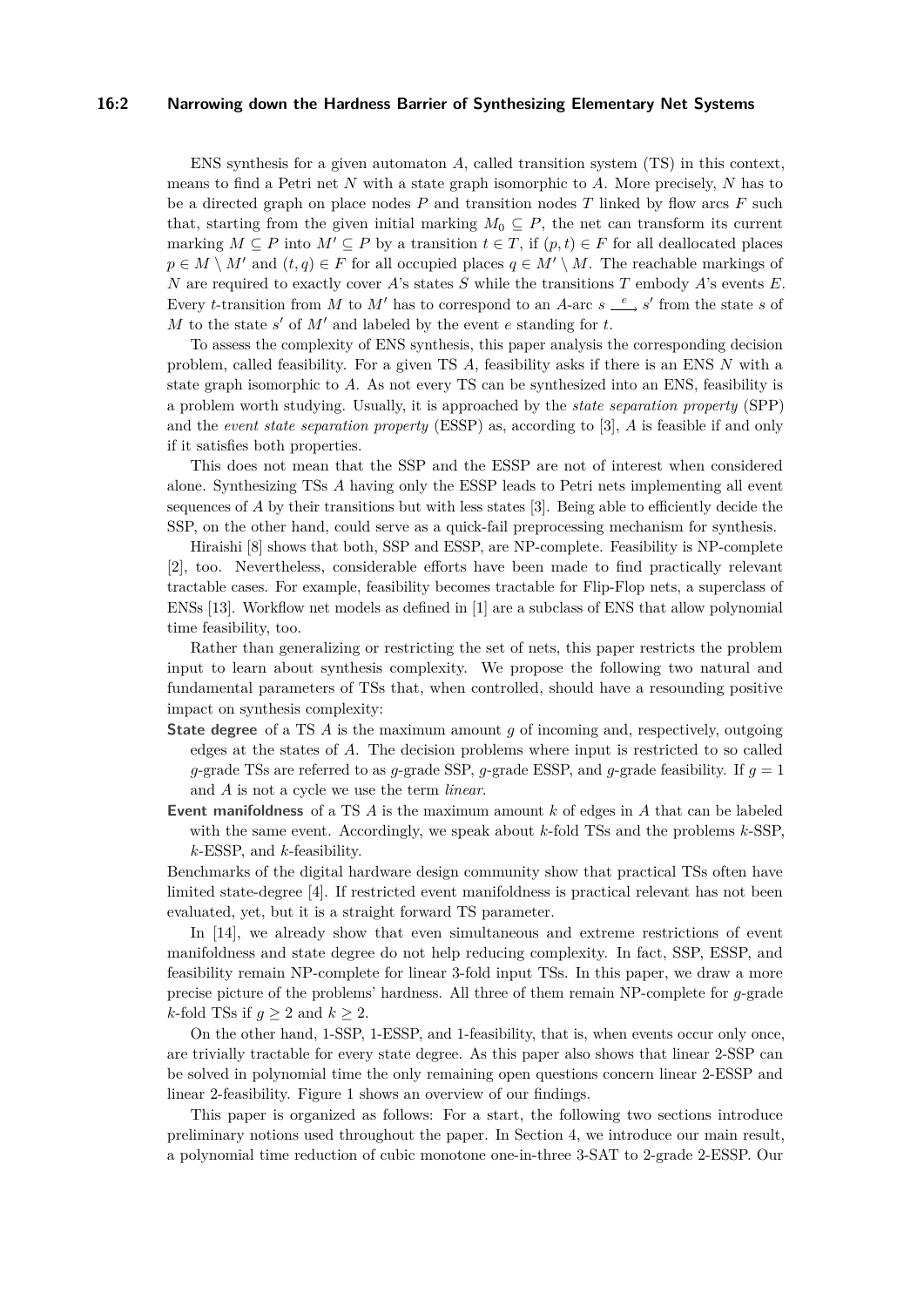<span id="page-2-0"></span>

| $\mathfrak{g}$ | problem<br>$\boldsymbol{k}$ | 1                       | $\overline{2}$ | 3          | 4                       | .        |  |                       |  |
|----------------|-----------------------------|-------------------------|----------------|------------|-------------------------|----------|--|-----------------------|--|
| 1              | <b>SSP</b>                  | P                       | P              | NPC        | <b>NPC</b>              | .        |  |                       |  |
|                | <b>ESSP</b>                 | $\mathbf{P}$            | open           | <b>NPC</b> | <b>NPC</b>              | .        |  | $k > 2$ shown in [14] |  |
|                | Feasibility                 | P                       | open           | NPC        | <b>NPC</b>              | $\cdots$ |  |                       |  |
| $\overline{2}$ | <b>SSP</b>                  | P                       | NPC            | NPC        | <b>NPC</b>              | .        |  |                       |  |
|                | <b>ESSP</b>                 | P                       | NPC            | NPC        | <b>NPC</b>              | .        |  |                       |  |
|                | Feasibility                 | P                       | NPC            | <b>NPC</b> | <b>NPC</b>              | $\cdots$ |  | shown in this paper   |  |
| ٠              |                             | $\cdot$ $\cdot$ $\cdot$ | .              | .          | $\cdot$ $\cdot$ $\cdot$ | .        |  |                       |  |
| ₩              |                             |                         |                |            |                         |          |  |                       |  |
|                |                             |                         |                |            |                         |          |  |                       |  |
| trivial cases  |                             |                         |                |            |                         |          |  |                       |  |

**Figure 1** Overview of our results regarding the complexity of the SSP, the ESSP, and feasibility depending on the parameters state degree *g* and event manifoldness *k*. Considering the parameters individually, we have already determined the exact borderline between tractable and intractable cases.

reduction makes sure that the produced TS instances always have the SSP. In this way, ESSP and feasibility become the same problem with respect to the generated instances and, hence, we simultaneously show the NP-completeness of *g*-grade *k*-ESSP and *g*-grade *k*-feasibility for all  $q > 2$  and  $k > 2$ .

That *g*-grade *k*-SSP is also hard to solve for  $q, k > 2$  is provided in Section [5.](#page-11-0) Although usually perceived differently, we thereby imply that SSP is not easier than ESSP for TSs with limited state degree and event manifoldness.

Because of space limitations, some technical proofs have been omitted. For a complete presentation of all technical details, we refer to our technical report [\[11\]](#page-14-0).

# **2 Preliminaries**

This paper deals with (deterministic) *transition systems* (TS)  $A = (S, E, \delta, s_0)$  which are determined by finite disjoint sets *S* of states and *E* of events, a partial transition function  $\delta$  :  $S \times E \to S$ , and an initial state  $s_0 \in S$ . Usually, we think of *A* as an edge-labeled directed graph with node set *S* where every triple  $\delta(s, e) = s'$  is interpreted as an *e*-labeled edge  $s \stackrel{e}{\longrightarrow} s'$ . For readability, we say that an event *e occurs* at state *s* if  $\delta(s, e) = s'$  for some state s' and abbreviate this with  $s \stackrel{e}{\longrightarrow}$ . Moreover, TSs are required to be *simple*, that is, there are no multi-edges  $s \stackrel{e}{\longrightarrow} s'$  and  $s \stackrel{e'}{\longrightarrow} s'$ , *loop-free*, which rules out instant state recurrence like  $s \stackrel{e}{\longrightarrow} s$ , *reachable*, where every state can be reached from  $s_0$  by a directed path, and *reduced*, which means free of unused events in *E*.

Key concept of this paper are *g*-grade TSs *A* where both, the predecessor set  $\{s' \mid \exists e \in \mathbb{R}\}$  $E: \delta(s', e) = s$  and the successor set  $\{s' \mid \exists e \in E: \delta(s, e) = s'\}$ , contain at most *g* elements for every state  $s \in S$ . We use *linear* for 1-grade TSs that are not a cycle. Moreover, A is called *k*-fold if the set  $\{(s, s') | \delta(s, e) = s'\}$  of *e*-connected states contains at most *k* pairs for every event  $e \in E$ .

Fundamental to the following notions are *regions* of TSs. A set *R* ⊆ *S* is called a region of *A* if it permits a so-called *signature*  $sig : E \to \{-1, 0, 1\}$ . This means, all edges  $s \stackrel{e}{\longrightarrow} s'$  have to satisfy  $R(s') = sig(e) + R(s)$ , where, by a little abuse of notation,  $R(s) = 1$  if  $s \in R$  and otherwise  $R(s) = 0$  for all  $s \in S$ . It is easy to see that every region R has a unique signature which is therefor called *the* signature  $sig_R$  of *R*. We say that an event *e* enters region *R*, respectively exits or obeys R, if  $sig_R(e) = 1$ , respectively  $sig_R(e) = -1$  or  $sig_R(e) = 0$ .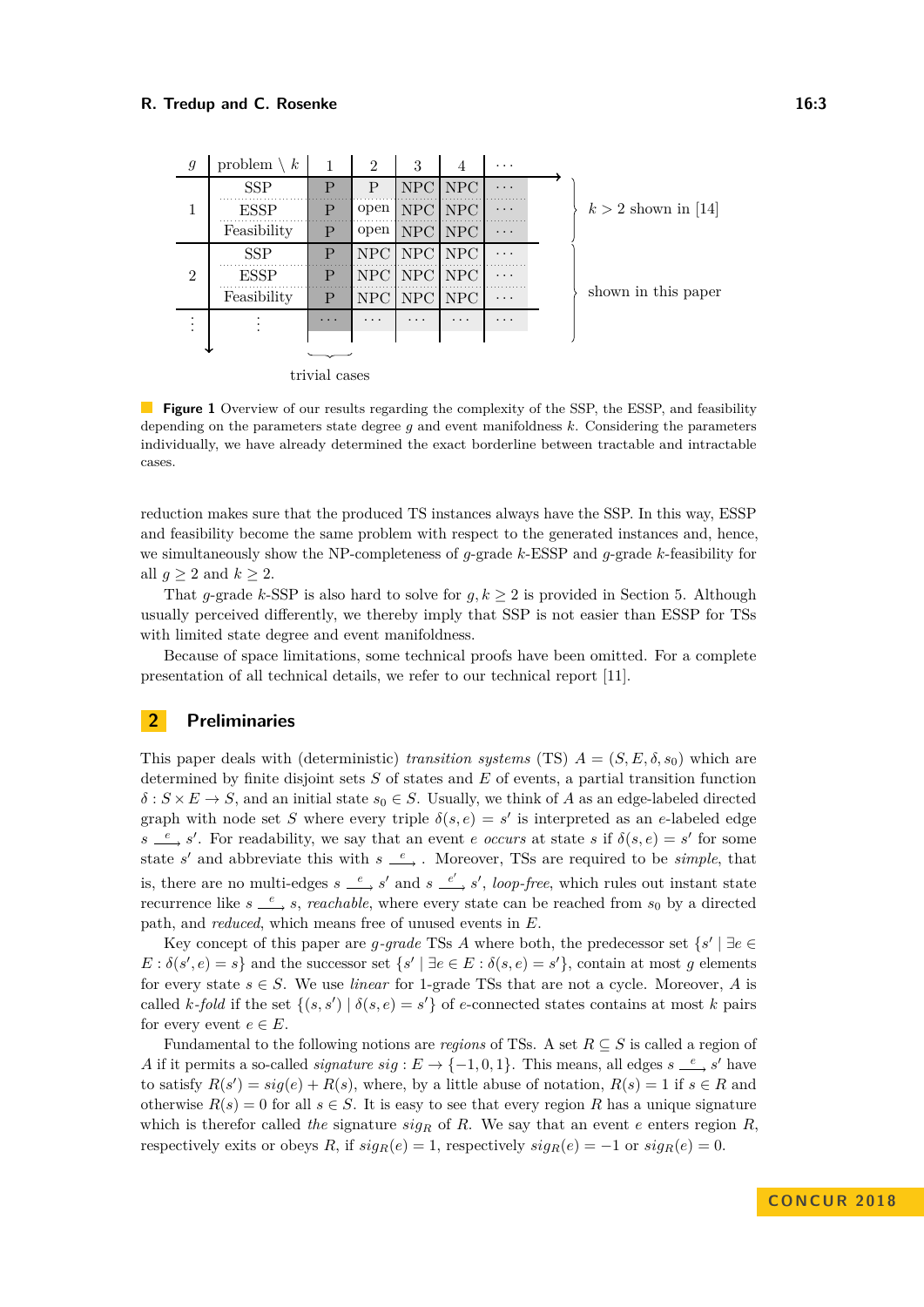#### **16:4 Narrowing down the Hardness Barrier of Synthesizing Elementary Net Systems**

Based on the previous definition, two states  $s, s' \in S$  are *separable* in *A* if  $R(s) \neq R(s')$ for some region *R* of *A*. Moreover, an event  $e \in E$  is *inhibitable* at state  $s \in S$  if there is a region *R* of *A* with either  $R(s) = 0$  and  $sig_R(e) = -1$  or  $R(s) = 1$  and  $sig_R(e) = 1$ . Using this, a TS *A* has the *state separation property* (SSP), if all states of *A* are pairwise separable and it has the *event state separation property* (ESSP) if all events *e* of *A* are inhibitable at all states *s* where  $s \stackrel{e}{\longrightarrow}$  is not fulfilled. Then, *A* is *feasible* if and only if it has the SSP and the ESSP.

To study feasibility, ESSP and SSP for restricted TSs we define the *g*-grade (*k*-fold) problem for all naturals *g* (*k*) where the input is restricted to *g*-grade (*k*-fold) TSs. Notice that the set of *g*-grade *k*-fold TSs is a subclass of *g*'-grade *k*'-fold TSs in case  $k \leq k'$  and  $g \leq g'$ . Hence, hardness results propagate up the problem hierarchy and efficient algorithms are legitimate for all lower classes.

As we approach feasibility by SSP and ESSP, which are defined on top of TSs, we omit a formal definition of ENSs and rather refer to, e.g., [\[3\]](#page-14-8).

#### **3 Unions, Transition System Containers**

For our NP-completeness proofs this section introduces *unions*, a gadget concept to modularize our arguments. In a union, individual TSs are grouped together and treated as if being part of one TS. Moreover, we develop a *joining* operation to merge union parts and preserve their (E)SSP and feasibility.

Formally, if  $A_0 = (S_0, E_0, \delta_0, s_0^0), \ldots, A_m = (S_m, E_m, \delta_m, s_0^m)$  are TSs with pairwise disjoint states then we say that  $U(A_0, \ldots, A_m)$  is their *union*. By  $S(U)$  we denote the entirety of all states in  $A_0, \ldots, A_m$  and  $E(U)$  is the aggregation of all events. The joint transition function  $\Delta^U = \bigcup_{i=0}^m \delta_i$  of *U* is defined as

$$
\Delta^U(s, e) = \begin{cases} \delta_i(s, e), & \text{if } s \in S_i \text{ and } e \in E_i, \\ \text{undefined}, & \text{else} \end{cases}
$$

for all  $s \in S(U)$  and all  $e \in E(U)$ . If every event in  $E(U)$  occurs at most k times in U, not necessarily as part of the same TS, we say that *U* is *k*-fold.

For simplicity, we build unions recursively: Firstly, every TS *A* is identified with the union containing only *A*, that is,  $A = U(A)$ . Next, if  $U_1 = U(A_0^1, \ldots, A_{m_1}^1), \ldots, U_n =$  $(A_0^n, \ldots, A_{m_n}^n)$  are unions then  $U(U_1, \ldots, U_n)$  is the union  $U(A_0^1, \ldots, A_{m_1}^1, \ldots, A_0^n, \ldots, A_{m_n}^n)$ that flattens out the parent unions by cumulating all their TSs.

As we want to combine independent TSs  $A_0, \ldots, A_m$  in a union  $U = U(A_1, \ldots, A_m)$  and treat *U* as one TS, we need to lift regions, the SSP and the ESSP to *U*: We say that  $R \subseteq S(U)$ is a region of *U* if it permits a signature  $sig_R : E \to \{-1, 0, 1\}$ . Hence, for all  $i \in \{0, ..., m\}$ the subset  $R_i = R \cap S_i$ , coming from the states  $S_i$  of  $A_i$ , has to be a region of  $A_i$  with signature  $sig_{R_i}(e) = sig_R(e)$  for all  $e \in E_i$ . Then, *U* has the SSP if for all states  $s, s' \in S(U)$ coming from the same TS  $A_i$  there is a region  $R$  of  $U$  with  $R(s) \neq R(s')$ . Moreover,  $U$  has the ESSP if for all events  $e \in E(U)$  and all states  $s \in S(U)$  with  $\neg(s \stackrel{e}{\longrightarrow})$  there is a region *R* of *U* such that  $R(s) = 0$  and  $sig_R(e) = -1$  or  $R(s) = 1$  and  $sig_R(e) = 1$ . Naturally, *U* is called feasible if it has both, the SSP and the ESSP.

To merge a union  $U = U(A_0, \ldots, A_m)$  back into a single TS, we define the joining  $A(U)$ as follows: If  $s_0^0, \ldots, s_0^m$  are the initial states of *U*'s TSs then  $A(U) = (S(U) \cup Q, E(U) \cup$ *Y* ∪ *Z*,  $\delta$ ,  $q_0$ ) is a TS with additional connector states  $Q = \{q_0, \ldots, q_m\}$  and fresh events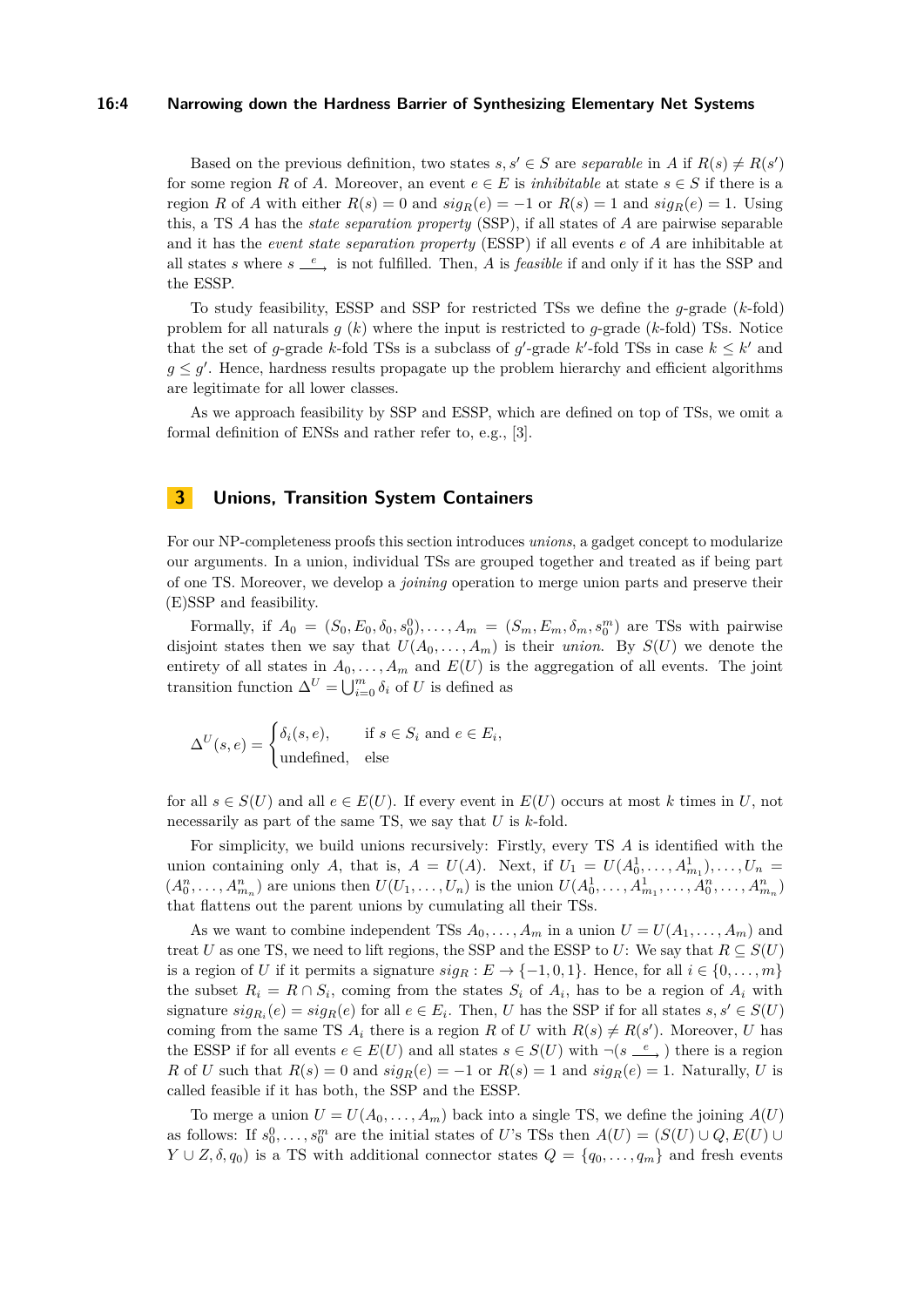$$
Y = \{y_0, \dots, y_m\}, Z = \{z_0, \dots, z_{m-1}\}\
$$
 joining the loose elements of  $U$  by  

$$
\delta(s, e) = \begin{cases} \Delta^U(s, e), & \text{if } s \in S(U) \text{ and } e \in E(U), \\ s_0^i, & \text{if } s = q_i \text{ and } e = y_i \\ q_{i+1}, & \text{if } s = q_i \text{ and } e = z_i. \end{cases}
$$

Notice that  $A(U)$  preserves *k*-foldness and, if every initial state  $s_0^i$  has at most one predecessor in  $A_i$ , it preserves *g*-gradeness for  $g \geq 2$ . The following lemma certifies the validity of joining (most) unions:

<span id="page-4-1"></span>**Lemma 1.** Let  $U = U(A_0, \ldots, A_m)$  be a union of TSs  $A_0, \ldots, A_m$  which fulfill for every *event e that there is at least one state s with*  $\neg (s \stackrel{e}{\longrightarrow})$ *. Then U has the* (*E)SSP*, *respectively is feasible, if and only if the joining A*(*U*) *has the (E)SSP, respectively is feasible.*

**Proof.** If: Projecting a region separating *s* and *s*<sup>'</sup>, respectively inhibiting *e* at *s*, in  $A(U)$  to the component TSs yields a region separating  $s$  and  $s'$ , respectively inhibiting  $e$  at  $s$  in  $U$ . Hence, the (E)SSP of *A*(*U*) trivially implies the (E)SSP of *U*.

*Only if*: A region  $R$  of  $U$  separating  $s$  and  $s'$ , respectively inhibiting  $e$  at  $s$ , can be completed to become an equivalent region of  $A(U)$  by setting

$$
R(q_i) = 0, sig_R(z_j) = 0, \text{ and } sig_R(y_i) = R(s_0^i)
$$

for all  $i, j \in \{0, \ldots, m\}, j < m$ .

Notice that *R*, defined as above, also inhibits *e* at all connector states. Hence, to inhibit an event  $e \in E(U)$  at all connector states of  $A(U)$ , we choose any *U*-region  $R_e$  that inhibits *e* at any state  $s \in S(U)$ . As we require that every  $e \in E(U)$  has  $s \in S(U)$  with  $\neg(s \stackrel{e}{\longrightarrow})$ , the ESSP of *U* implies the existence of  $R_e$ . Thus, in  $A(U)$  every event of *U* can be inhibited at all required states.

For the  $(E)$ SSP of  $A(U)$  it is subsequently sufficient to analyze (event) state separation concerning the connector states (events). By the uniqueness of the connector events  $Y \cup Z$ , it is easy to see that each connector state  $q_i$  on its own defines a region  $R_i = \{q_i\}$  of  $A(U)$ that inhibits  $y_i, z_i$  and separates  $q_i$  in  $A(U)$ .

# <span id="page-4-0"></span>**4 The Hardness of the ESSP and Feasibility for 2-grade 2-fold Transition Systems**

This section presents our main result and answers the question if restricting the event manifoldness to  $k = 2$  helps reducing the complexity of synthesizing ENS:

<span id="page-4-2"></span>I **Theorem 2.** *Deciding the ESSP or feasibility is NP-complete on g-grade k-fold transition systems for all*  $g \geq 2$  *and all*  $k \geq 2$ *.* 

The rest of this section is devoted to the proof of this theorem.

That the *g*-grade *k*-fold versions of the ESSP and feasibility are contained in NP is clearly not a proof obligation here, as this already follows from the NP-completeness of the unrestricted problems [\[2\]](#page-14-10)[\[8\]](#page-14-9).

For the proof of completeness in NP, we basically reduce cubic monotone one-in-three 3-SAT, which is NP-complete [\[10\]](#page-14-14), to 2-grade 2-ESSP in polynomial time. Therefore, we start the reduction from a cubic monotone boolean CNF expression  $\varphi = \{C_0, \ldots, C_{m-1}\}\,$ , a set of negation-free 3-clauses where every variable occurs in exactly three clauses. The result is a union  $U^{\varphi}$  of gadget TSs that has the ESSP if and only if  $\varphi$  has a one-in-three model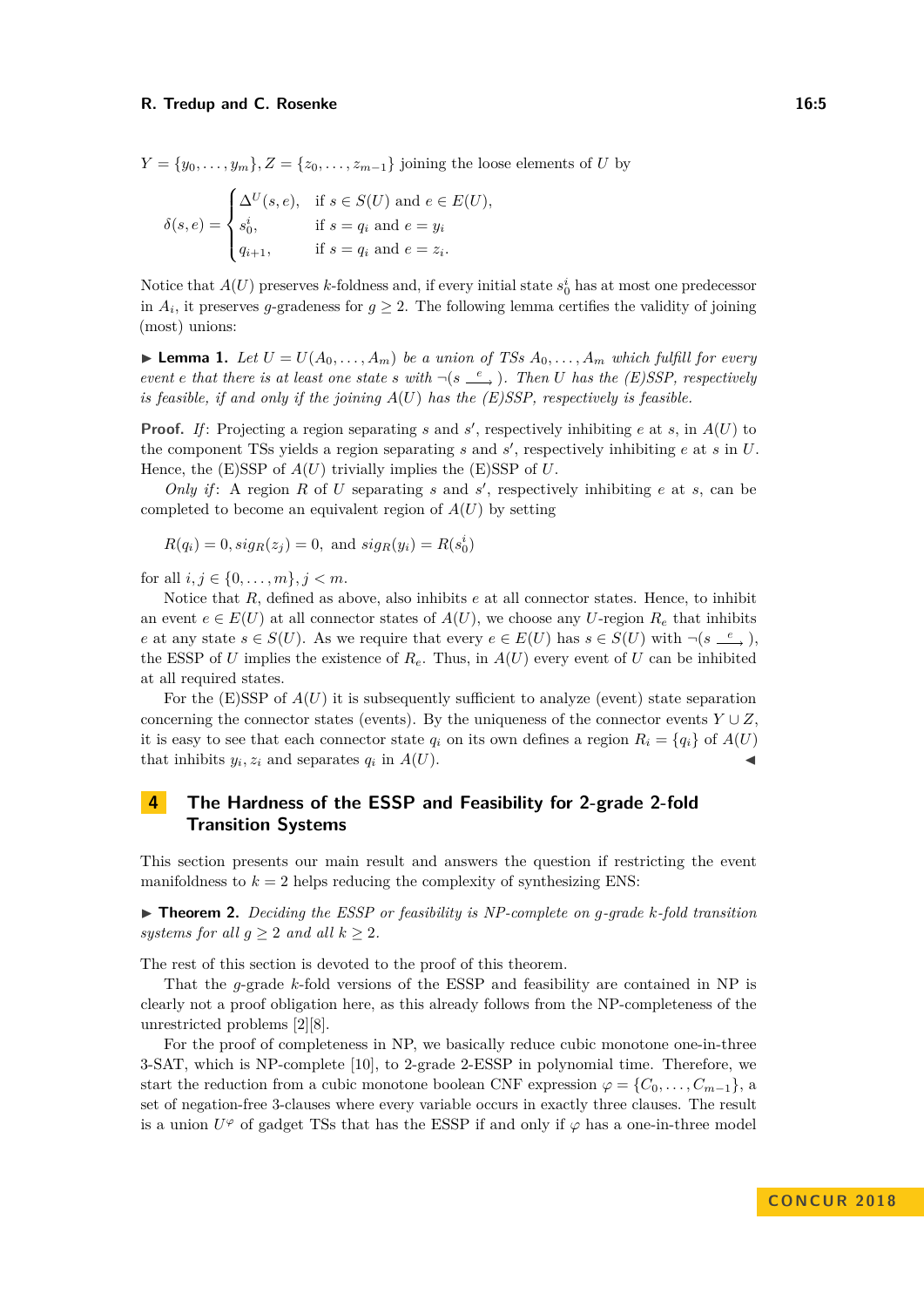*M*, that is, a subset of  $\varphi$ 's variables  $V(\varphi)$  with  $|M \cap C_i| = 1$  for all  $i \in \{0, ..., m-1\}$ . This means that *M* exactly covers all clauses of  $\varphi$ . For example, the expression

$$
\varphi_0 = \big\{ \{x_0, x_1, x_2\}, \{x_0, x_1, x_4\}, \{x_0, x_2, x_3\}, \{x_1, x_4, x_5\}, \{x_2, x_3, x_5\}, \{x_3, x_4, x_5\} \big\}
$$

has six clauses over the variables  $V(\varphi_0) = \{x_0, \ldots, x_5\}$  which are satisfied by the one-in-three model  $M_0 = \{x_0, x_5\}$ . Unfortunately, we cannot use the expression  $\varphi_0$  as a running example since the union  $U^{\varphi_0}$  resulting from our construction would already have 1500 states. Thus, its presentation as a whole would go far beyond the scope of this paper.

The construction of  $U^{\varphi}$  makes sure that even in the joining  $A^{\varphi} = A(U^{\varphi})$  every event is used at most twice and has at most two predecessors and two successors. By design, the ESSP of  $U^{\varphi}$  implies the SSP, too. This makes ESSP and feasibility the same problem, even for  $A^{\varphi}$  as stated in Lemma [1.](#page-4-1) Consequently, our proof provides the NP-hardness for both problems on 2-grade 2-fold TSs.

In the following, we start with the details of constructing  $U^{\varphi}$ . The union consists of several functional components. Firstly, it installs a TS *H*, called the *head*, which initializes the connection between the satisfiability problem and the ESSP. It introduces the key event *k* that is supposed to be inhibitable at a certain key state if and only if  $\varphi$  has a one-in-three model. In order to achieve this behavior,  $U^{\varphi}$  adds a so-called translator  $T_i$  for every clause  $C_i$ . For a key region, one that inhibits *k* at the key state, the purpose of  $T_i$  is to implement one-in-three behavior for  $C_i$ . More precisely,  $T_i$  applies events to represent the three variables of *C<sup>i</sup>* and assures that exactly one of them has a positive signature while the other two have to obey. This means for a key region that every gadget  $T_0, \ldots, T_{m-1}$  has exactly one entering variable event which exactly translates into a one-in-three model for  $\varphi$ . Reversely, every one-in-three model tells us how we can define a key region by choosing exactly one entering variable in every translator.

The main problem so far is to get along with the restriction of using every event only twice. We solve this problem by adding more TSs to  $U^{\varphi}$  that, for a key region, generate helper and replacement events with predefined signatures, leaving, entering, or obeying. To create a better picture of our method, the following introduces the details of all applied gadget TSs. See Figure [2](#page-7-0) to also visualize the technical details of the description.

**Head.** *H* is a TS having two responsibilities. Firstly, it introduces the key event *k* and the key state  $h_{0,8}$ . We add the name affix *key* to regions  $R_{key}$  of  $U^{\varphi}$  that inhibit *k* at  $h_{0,8}$ , or more precisely, where  $sig_{R_{key}}(k) = -1$  and  $h_{0,8} \notin R_{key}$ . Secondly, *H* cooperates with the subsequent duplicator gadgets to prepare sufficient amounts of events with negative signature. The reason is that our reduction has to get along with applying *k* just twice. To duplicate the negative signature of *k* to other events, the so-called key copies, *H* works with a production line of 14*m* submodules  $H_j$ , each cooperating with a duplicator  $D_j$  to initialize one key copy. More precisely, for a key region,  $H_j$  prepares three events for  $D_j$ , two so-called *vice* events  $v_{2i}, v_{2i+1}$ , which have a positive signature (that is, vice with respect to the signature of *k*) and one obeying *wire* event  $w_{2j}$ . In return, the duplicator provides two key copies  $k_{3j}$ ,  $k_{3j+1}$ and one obeying *accordance* event  $a_j$ . In  $H_{j+1}$  these three result events are used for the synchronization of the next vice and wire events. The main result of  $D_j$ , however, is  $k_{3j+2}$ , one of the 14*m* key copies that are free to be applied in the other reduction gadgets.

See Figure [2](#page-7-0) (a) for a definition of *H* together with an illustration of *H*'s part of a key region,  $R^H$ . Observe that there are *reachability* events  $r_0, \ldots, r_{14m-2}$  which have the only purpose to make every state of *H* reachable from initial  $h_{0,0}$ . Moreover, for  $R^H$ , every module *H*<sup>j</sup> receives key copies  $k_{3j-3}$ ,  $k_{3j-2}$  and accordance event  $a_{j-1}$  from  $D_{j-1}$ . Thanks to  $a_{j-1}$ ,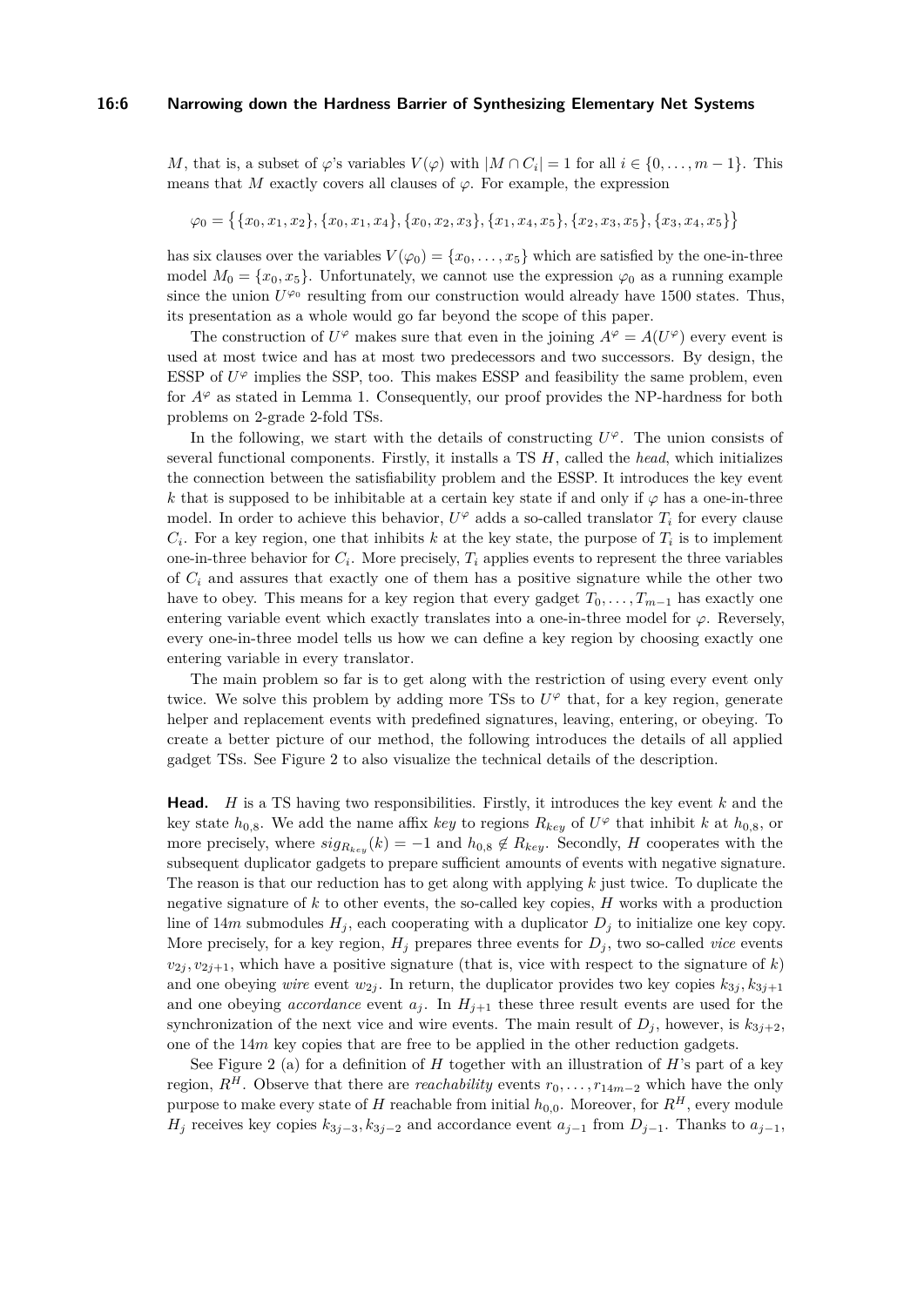the state  $h_{i,8}$  behaves according to the key event  $h_{0,8}$  and is excluded from  $R^H$ . Because of exiting  $k_{3j-3}$  the state  $h_{j,1}$  is out of  $R^H$ , too. This imprints a zero signature on the *zero* events  $z_{2j}$ ,  $z_{2j+1}$ . Exiting  $k_{3j-2}$  puts  $h_{j,4}$  into  $R^H$  and excludes  $h_{j,5}$  which, together with  $z_{2j}$ ,  $z_{2j+1}$ , makes  $v_{2j}$ ,  $v_{2j+1}$  entering and  $w_{2j}$ ,  $w_{2j+1}$  obeying.

**Duplicators.**  $D_j$  are TSs that, for a key region, generate three key copies  $k_{3j}$ ,  $k_{3j+1}$ ,  $k_{3j+2}$ and one obeying accordance event  $a_j$  using the vice events  $v_{2j}, v_{2j+1}$  with positive signature and the obeying wire event  $w_{2j}$ . Figure [2](#page-7-0) (b) defines  $D_j$  and demonstrates the duplicator fraction  $R^{D_j}$  of a key region. The entering vice events force  $d_{j,2}, d_{j,4}$  into  $R^{D_j}$  and exclude  $d_{j,1}, d_{j,3}$ . The obeying wire event signals the condition of  $d_{j,4}$  to  $d_{j,0}$  putting it into  $R^{D_j}$ . By design,  $k_{3j}$ ,  $k_{3j+1}$ ,  $k_{3j+2}$  are exiting and  $a_j$  becomes obeying. As *H* consumes only  $k_{3j}$ ,  $k_{3j+1}$ and  $a_j$ , we keep the remaining duplicate  $k_{3j+2}$  of k. Creating 14m duplicators in total, we get 14*m* free key copies.

**Barters.**  $B_q$  are TSs that, for a key region, barter key copies  $k_{q_1}, k_{q_2}$  for one obeying so-called *consistency* event  $c_q$ . The indices  $q_1 = 18m + 6q + 1$  and  $q_2 = q_1 + 3$  select two of the last 4 · 2*m* items from the list of free key copies. The use of consistency events is to synchronize three events  $x_i^{\alpha}, x_i^{\beta}, x_i^{\gamma}$  for every variable  $x_i$ . The reason is that we cannot represent the three occurrences of  $x_i$  in the expression  $\varphi$  by an event that can only be used twice. Consequently, we require three generated events of consistent signature to represent  $x_i$ . Figure [2](#page-7-0) (c) introduces  $B_q$  and shows a respective key region part  $R^{B_q}$ . As both key copies are leaving,  $b_{q,0}, b_{q,2}$  are in  $R^{B_i}$  and  $c_q$  is obeying. Altogether, we add 4*m* barters that consume 8*m* key copies to generate 4*m* consistency events.

**Variable manifolders.**  $X_i$  are TSs synchronizing three events for every variable  $x_i \in V(\varphi)$ . If  $C_{\alpha}, C_{\beta}, C_{\gamma}$  are the three clauses containing  $x_i$  then  $X_i$  provides the events  $x_i^{\alpha}, x_i^{\beta}, x_i^{\gamma}$ . For a key region, they are supposed to have the same signature in order to treat them as manifestations of the same event representing  $x_i$ . The definition of  $X_i$  as well as an illustration of a possible key region fragment  $R^{X_i}$  are given in Figure [2](#page-7-0) (d). To create the event equivalence,  $X_i$  applies four consistency events,  $c_{4i}$ ,  $c_{4i+1}$ ,  $c_{4i+2}$ ,  $c_{4i+3}$ . Their obedience condemns the two state groups  $x_{i,0}, x_{i,1}, x_{i,2}$  and  $x_{i,3}, x_{i,4}, x_{i,5}$  to a consistent behavior with respect to  $R^{X_i}$ , that is, either all states of a group are part of the region or none of them. This brings  $x_i^{\alpha}, x_i^{\beta}, x_i^{\gamma}$  into synchronicity.

**Translators.**  $T_i$  are unions  $T_i = U(T_{i,0}, T_{i,1}, T_{i,2})$  of three TSs, each. For a key region,  $T_i$  implements  $C_i = \{x_a, x_b, x_c\}$  by allowing a positive signature for exactly one variable representation, either  $x_a, x_b$  or  $x_c$ . Figure [2](#page-7-0) (e-g) define the three TSs and introduces a possible key region fragment that assigns a positive signature to event  $x_b^i$  representing  $x_b$ . Apparently,  $T_{i,1}$  parenthesizes an event for  $x_b$  and the proxy event  $p_i$  with two key copies while  $T_{i,2}$  does the same for the locum event  $\tilde{x}_b^i$  and  $p_i$ . For a key region, all key copies exit and the proxy event behaves equally in both TSs. This aligns the signature of  $x_b^i$  and  $\tilde{x}_b^i$  and makes it non-negative. Furthermore, *Ti,*<sup>0</sup> is a key copy delimited sequence of events that, for a key region, prevents a negative signature for  $x_a^i, x_c^i$ . As the limiting key copies are exiting and as none of  $x_a^i, \tilde{x}_b^i, x_c^i$  can be exiting, exactly one of the events  $x_a^i, x_b^i, x_c^i$  has to enter.

Altogether, this construction results in the union  $U^{\varphi} = U(U_1^{\varphi}, U_2^{\varphi})$  with

$$
U_1^{\varphi} = U(H, D_0, \dots, D_{14m-1}),
$$
  
\n
$$
U_2^{\varphi} = U(B_0, \dots, B_{4m-1}, X_0, \dots, X_{m-1}, T_0, \dots, T_{m-1}).
$$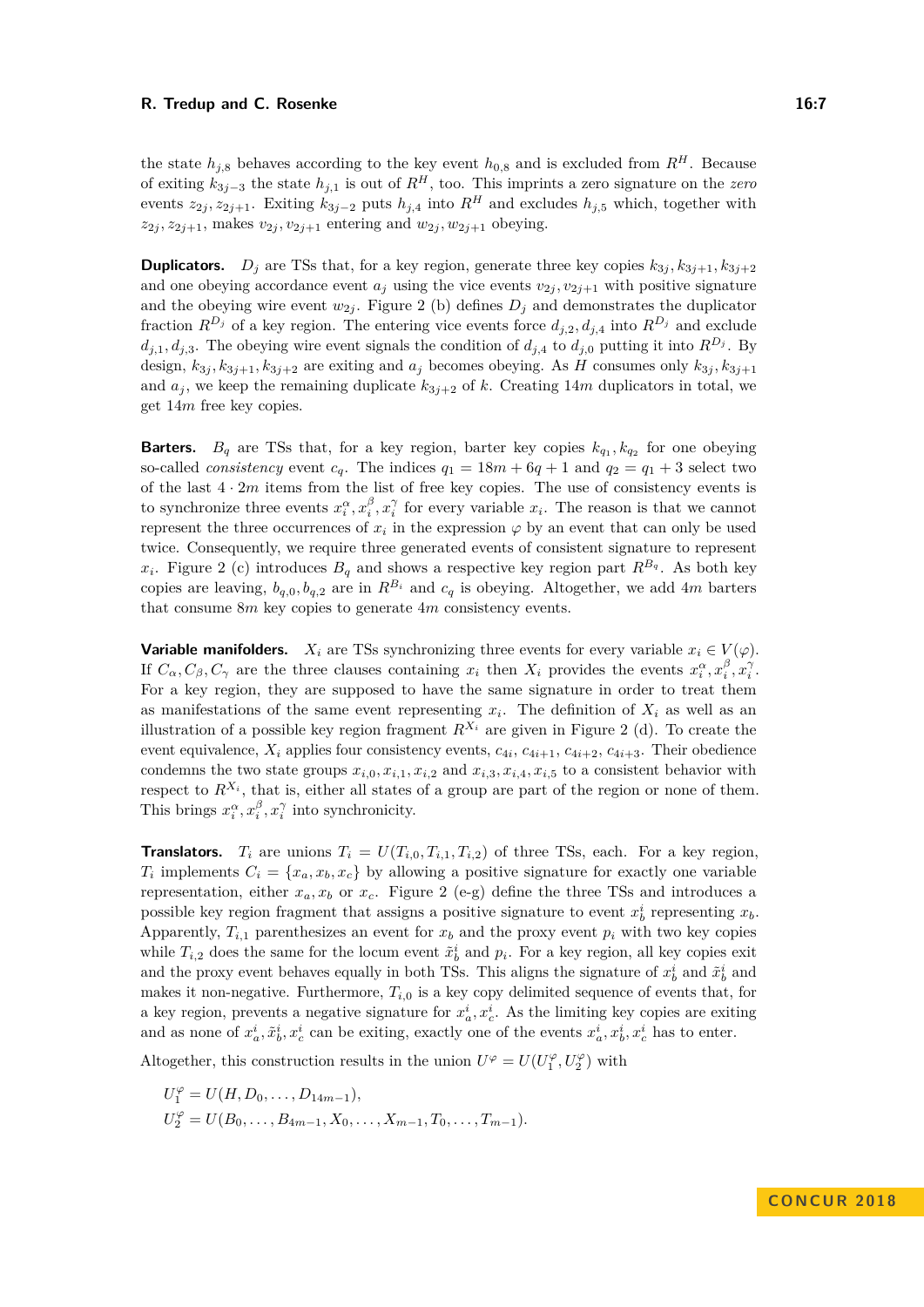#### **16:8 Narrowing down the Hardness Barrier of Synthesizing Elementary Net Systems**

<span id="page-7-0"></span>



**Figure 2** a-g) The gadgets of  $U^{\varphi}$  with their respective fractions of a key region. The red marked states are included in the key region and the unmarked are excluded. a) The head *H* with submodules  $H_0, \ldots, H_n$  where  $n = 14m - 1$ . b)  $D_j$ , one of the 14*m* duplicators that provide the 14*m* key copies. c)  $B_q$ , one out of  $4m$  barters trading  $8m$  key copies for  $4m$  consistency events. Here,  $q_1 = 6q + 18m + 1$ and  $q_2 = q_1 + 3$ . d) The variable manifolder  $X_i$  using four consistency events to synchronize three variable events for  $x_i$ . Together, the  $m$  variable manifolders consume all  $4m$  available consistency events. e-g) The translator  $T_i$  consisting of  $T_{i,0}$  (e),  $T_{i,1}$  (f), and  $T_{i,2}$  (g). Using six key copies,  $T_i$ implements the clause *Ci*. All *m* translators together consume the remaining 6*m* key copies. h) The head *H*<sup> $\prime$ </sup> of the union  $U_{\text{SSP}}^{\varphi}$  from Section [5.](#page-11-0) The red marked states describe the key region  $R^{H'}$  and the gray marked states provide a region of  $H'$  that separates the states  $h'_{j,0}, h'_{j,1}$  from the remaining states of  $H'$ .

The reason for separating  $U^{\varphi}$  into two sub unions  $U_1^{\varphi}$  and  $U_2^{\varphi}$  is that we want to reuse  $U_2^{\varphi}$ in Section [5.](#page-11-0) Here, our last construction step is to join the TSs of  $U^{\varphi}$  in order to obtain the combined TS  $A^{\varphi} = A(U^{\varphi})$ . Check Figure [2](#page-7-0) to see that the initial states of the gadgets, that is,  $h_{0,0}, d_{j,0}, b_{q,0}, x_{i,0}, t_{i,0,0}, t_{i,1,0}$ , and  $t_{i,2,0}$ , have at most one predecessor state each.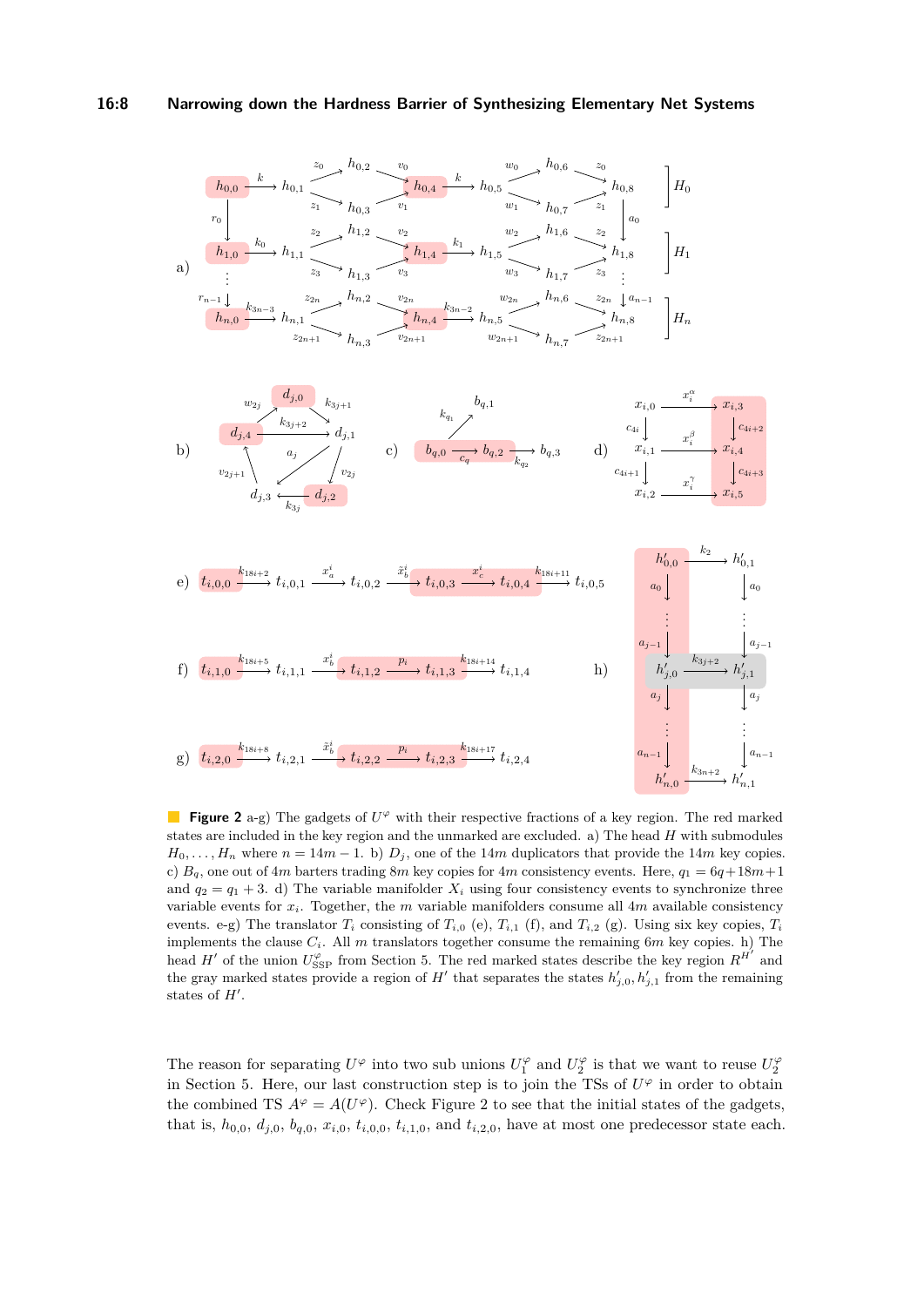Hence, the definition of joining guarantees that  $A^{\varphi}$  does not exceed the state degree of two. Moreover, as every event of  $U^{\varphi}$  occurs at most twice and  $A^{\varphi}$  just introduces additional unique events,  $A^{\varphi}$  is a 2-grade 2-fold TS.

Before we can show that  $A^{\varphi}$  has the ESSP if and only if  $\varphi$  has a one-in-three model, we need the next two lemmas to formalize the properties of key regions in  $U^{\varphi}$ :

<span id="page-8-5"></span>**Lemma 3.** *If R is a region of*  $U_1^{\varphi}$  *inhibiting k at*  $h_{0,8}$ *, that is, where, without loss of generality,*  $sig_R(k) = -1$  *and*  $h_{0,8} \notin R$  *then* 

- <span id="page-8-0"></span>1. for all  $j \in \{0, ..., 14m-1\}$  the region contains  $h_{i,0}, h_{i,4}$  and excludes  $h_{i,1}, h_{i,2}, h_{i,3}$ *hj,*5*, hj,*6*, hj,*7*, hj,*8*,*
- **2.** *for all j* ∈ {0,..., 14*m* − 1} *the region contains*  $d_{i,0}, d_{i,2}, d_{i,4}$  *and excludes*  $d_{i,1}, d_{i,3}$ *,*
- <span id="page-8-1"></span>**3.** *all key copies exit, that is, for all*  $j$  ∈ {0, . . . , 14*m* − 1) *the events*  $k_{3j}$ ,  $k_{3j+1}$ ,  $k_{3j+2}$  *have negative signature.*

**Proof.** Consider the individual gadget regions  $R^H$  and  $R^{D_j}$  demonstrated in Figure [2](#page-7-0) (a) and (b). We show that, combined, they define the only region *R* of  $U_1^{\varphi}$  that inhibits *k* at  $h_{0,8}$  with  $sig_R(k) = -1$  and  $h_{0,8} \notin R$ . For this purpose, we use induction over *j* and simultaneously show that *R* fulfills [\(1](#page-8-0)[-3\)](#page-8-1):

For a start, let  $j = 0$ . We show that  $sig_R(k) = -1$  and  $R(h_{0,8}) = 0$  force R to coincide with  $R^H$  with respect to the part  $H_0$  of  $H$  and with  $R^{D_0}$ . The requirement  $sig_R(k) = -1$  immediately brings  $R(h_{0,0}) = R(h_{0,4}) = 1$  and  $R(h_{0,1}) = R(h_{0,5}) = 0$ . Then,  $R(h_{0,1}) = 0$  implies that  $sig_R(z_0), sig_R(z_1) \in \{0,1\}$ . The second premise  $R(h_{0,8}) = 0$  yields  $sig_R(z_0), sig_R(z_1) \in \{-1,0\}$ , which consequently results in  $sig_R(z_0) = sig_R(z_1) = 0$ . This  $\text{implies } R(h_{0,2}) = R(h_{0,3}) = 0 \text{ and } R(h_{0,6}) = R(h_{0,7}) = 0 \text{ making } v_0, v_1 \text{ entering and } w_0, w_1$ obeying. The entering signature of  $v_0$ ,  $v_1$  makes *R* include  $d_{0,2}$ ,  $d_{0,4}$  and exclude  $d_{0,1}$ ,  $d_{0,3}$ . As  $R(d_{0,4}) = 1$  and  $w_0$  obeys, we get  $R(d_{0,0}) = 1$ . By  $R(d_{j,0}) = R(d_{j,4}) = 1$  and  $R(d_{j,1}) = 0$ we obtain that  $k_1, k_2$  exit. By  $R(d_{j,1}) = R(d_{j,3}) = 0$  and  $R(d_{j,2}) = 1$  we have that  $k_0$  exits and  $a_0$  obeys.

Now assume that *R* coincides with  $R^{D_i}$  and  $R^H$  on the parts  $H_i$  for all *i* less than *j*. Moreover, suppose that [\(1-](#page-8-0)[3\)](#page-8-1) hold for all indices less *j*. As  $R(h_{i-1,8}) = 0$  and  $sig_R(a_{i-1}) = 0$ , we have  $R(h_{j,8}) = 0$ . Furthermore, we get the exiting  $k_{3(j-1)}, k_{3(j-1)+1}$ . Hence, we basically have the same situation as in  $H_0$  and  $D_0$ . Consequently, a similar argumentation as for the induction start yields that *R* contains exactly the states  $h_{i,0}, h_{i,4}$  of  $H_i$  and  $d_{i,0}, d_{i,2}, d_{i,4}$ of  $D_j$ . This makes the vice events  $v_{2j}$ ,  $v_{2j+1}$  enter and the wire events  $w_{2j}$ ,  $w_{2j+1}$  obey. Moreover,  $D_j$  lets the key copies  $k_{3j}$ ,  $k_{3j+1}$ ,  $k_{3j+2}$  have a negative signature and  $a_j$  obey.

<span id="page-8-6"></span>**Lemma 4.** If  $R$  is a region of  $U_2^{\varphi}$  having an exiting signature for all key copies, that is,  $sig_R(k_{3j+2}) = -1$  *for all*  $j \in \{0, \ldots, 14m-1\}$ *, then* 

- <span id="page-8-2"></span>1. for all  $q \in \{0, \ldots, 4m-1\}$  the region R contains  $b_{q,0}, b_{q,2}$  and excludes  $b_{q,1}, b_{q,3}$  and has  $sig_R(c_q) = 0,$
- <span id="page-8-3"></span>**2.** *for all*  $i \in \{0, \ldots, m-1\}$  *variable*  $x_i$ *, which occurs in clauses*  $C_\alpha$ *,*  $C_\beta$ *,*  $C_\gamma$ *, is represented by events*  $x_i^{\alpha}, x_i^{\beta}, x_i^{\gamma}$  *having the same signature*

$$
sig_R(x_i^{\alpha}) = sig_R(x_i^{\beta}) = sig_R(x_i^{\gamma}), \text{ and}
$$

<span id="page-8-4"></span>**3.** *for all*  $i \in \{0, \ldots, m-1\}$  *clause*  $C_i = \{x_a, x_b, x_c\}$  *is realized in translator*  $T_i$  *making exactly one of the events*  $x_a^i, x_b^i, x_c^i$  *enter while the other two obey.* 

**Proof.** Statement [\(1\)](#page-8-2) means that *R* coincides with  $R^{B_q}$  for every barter  $B_q$ . As the key copies  $k_{q_1}$  and  $k_{q_2}$  are assumed to exit for  $q_1 = 18m + 6q + 1$  and  $q_2 = q_1 + 3$ , this statement trivially follows. First and foremost, this implies that all consistency events  $c_q, q \in$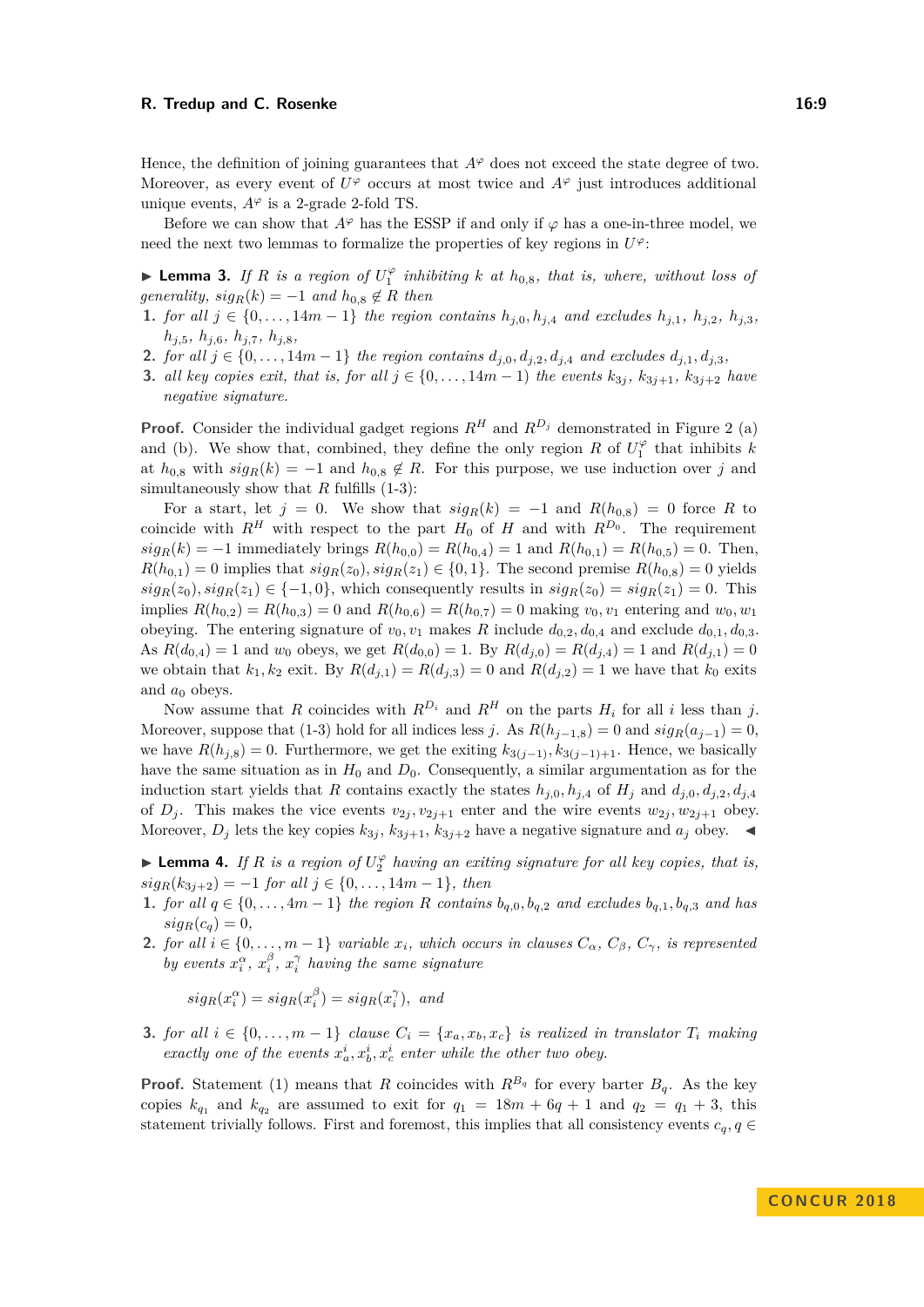#### **16:10 Narrowing down the Hardness Barrier of Synthesizing Elementary Net Systems**

 $\{0, \ldots, 4m-1\}$  have an obeying signature. In statement [\(2\)](#page-8-3), this obedience immediately fixes the states  $x_{i,0}, x_{i,1}, x_{i,2}$  of variable manifolder  $X_i$  to behave consistently, that is,  $R(x_{i,0}) =$  $R(x_{i,1}) = R(x_{i,2})$ . Analogously, we derive  $R(x_{i,3}) = R(x_{i,4}) = R(x_{i,5})$ . This implicates  $R(x_{i,3}) - R(x_{i,0}) = R(x_{i,4}) - R(x_{i,1}) = R(x_{i,5}) - R(x_{i,2})$ . Consequently, the variable events  $x_i^{\alpha}, x_i^{\beta}, x_i^{\gamma}$  have the same signature for all  $i \in \{0, ..., m-1\}$ .

Finally, statement [\(3\)](#page-8-4) for the translator  $T_i$  can be seen as follows: For any region *R*<sup>0</sup> of a linear TS it is a simple observation that  $\sum_{j=j_1}^{j_2-1} sign(e_j) = R(s_{j_2}) - R(s_{j_1})$  for any subsequence  $s_{j_1} \xrightarrow{e_{j_1}} \cdots \xrightarrow{e_{j_{2}-1}} s_{j_2}$  within the TS. As the TSs of  $T_i$  are linear, we get from  $R(t_{i,1,3}) - R(t_{i,1,1}) = 1$  and  $R(t_{i,2,3}) - R(t_{i,2,1}) = 1$  that  $sig_R(x_b^i) + sig_R(p_i) =$  $sig_R(\tilde{x}_b^i) + sig_R(p_i) = 1$ . That means,  $sig_R(x_b^i) = sig_R(\tilde{x}_b^i) = 1 - sig_R(p_i)$  which implies that  $x_b^i$  has a non-negative signature. As  $R(t_{i,0,1}) = 0$  and  $R(t_{i,0,4}) = 1$ , we have non-negative signature of  $x_a^i, x_c^i$ , too. That  $sig_R(x_a^i) + sig_R(\tilde{x}_b^i) + sig_R(x_c^i) = 1$  implies that exactly one of these events has a positive signature.

Lemma [3](#page-8-5) and Lemma [4](#page-8-6) state that the structure of a key region defines a model of  $\varphi$ . That is why we can say that the existence of key region for  $U^{\varphi}$  implies the one-in-three satisfiability of *ϕ*:

<span id="page-9-0"></span> $\blacktriangleright$  **Lemma 5.** *If there is a key region of*  $U^{\varphi}$  *then*  $\varphi$  *has a one-in-three model.* 

**Proof.** Let  $R_{key}$  be a key region of  $U^{\varphi}$ , that is,  $sig_{R_{key}}(k) = -1$  and  $R_{key}(h_{0,8}) = 0$ . First of all, Lemma [3](#page-8-5) implies that  $sig_{R_{key}}(k_{3j+2}) = -1$  for all  $j \in \{0, \ldots, 14m-1\}$ . As a consequence, we obtain from Lemma [4](#page-8-6) for all variables  $x_i$  and their three occurrences in clauses  $C_\alpha, C_\beta, C_\gamma$ that

$$
sig_{R_{key}}(x_i^{\alpha}) = sig_{R_{key}}(x_i^{\beta}) = sig_{R_{key}}(x_i^{\gamma}).
$$

Moreover, Lemma [4](#page-8-6) means for every clause  $C_i = \{x_a, x_b, x_c\}$  that exactly one of the events  $x_a^i, x_b^i, x_c^i$  has a positive signature while the other two obey. Hence, if we add a variable  $x_i$ to a set *M* if and only if the corresponding events have positive signature, then we clearly obtain for all clauses  $C_i$  that  $|M \cap C_i| = 1$ . This makes  $M$  a one-in-three model.

The other way around, the required equivalence obliges us to derive a key region from any one-in-three model. We argue that working our way backwards through the construction ends up in a region that inhibits *k* at the key state.

## <span id="page-9-1"></span> $\blacktriangleright$  **Lemma 6.** *If*  $\varphi$  *has a one-in-three model then there is a key region of*  $U^{\varphi}$ *.*

**Proof.** Let  $M \subseteq V(\varphi)$  be a one-in-three model of  $\varphi$ . We progressively build a region R by following the requirements of every individual gadget.

Firstly, for every variable  $x_i$  occurring in  $C_\alpha$ ,  $C_\beta$ ,  $C_\gamma$  we take care that  $sig_R(x_i^\alpha)$  $sig_R(x_i^{\beta}) = sig_R(x_i^{\gamma}) = M(x_i)$  where  $M(x_i) = 1$  if  $x_i \in M$  and  $M(x_i) = 0$ , otherwise. To this end, we let  $x_{i,3}, x_{i,4}, x_{i,5} \in R^{X_i}$ . Moreover, we set  $x_{i,0}, x_{i,1}, x_{i,2} \in R^{X_i}$  if and only if  $x_i$  is not in *M*. This makes the consistency events  $c_{4i}, c_{4i+1}, c_{4i+2}, c_{4i+3}$  obey. As different variable manifolders do not share events, the regions  $R^{X_0}, \ldots, R^{X_{m-1}}$  are pairwise compatible.

For every clause  $C_i = \{x_a, x_b, x_c\}$  the model M selects exactly one variable. By the M-conform construction of  $R^{X_a}, R^{X_b}, R^{X_c}$  we get that exactly one of the events  $x_a^i, x_b^i, x_c^i$ enters and the others obey. Making the key copies of  $T_i$  exit, generates a sub region  $R^{T_i}$ . That  $T_i$  and  $T_j$  share events only for  $i = j$  makes  $R^{T_0}, \ldots, R^{T_{m-1}}$  pairwise compatible. As the variable events are selected in compliance with the variable manifolders and as translators and manifolders do not share further events, their sub regions are also compatible.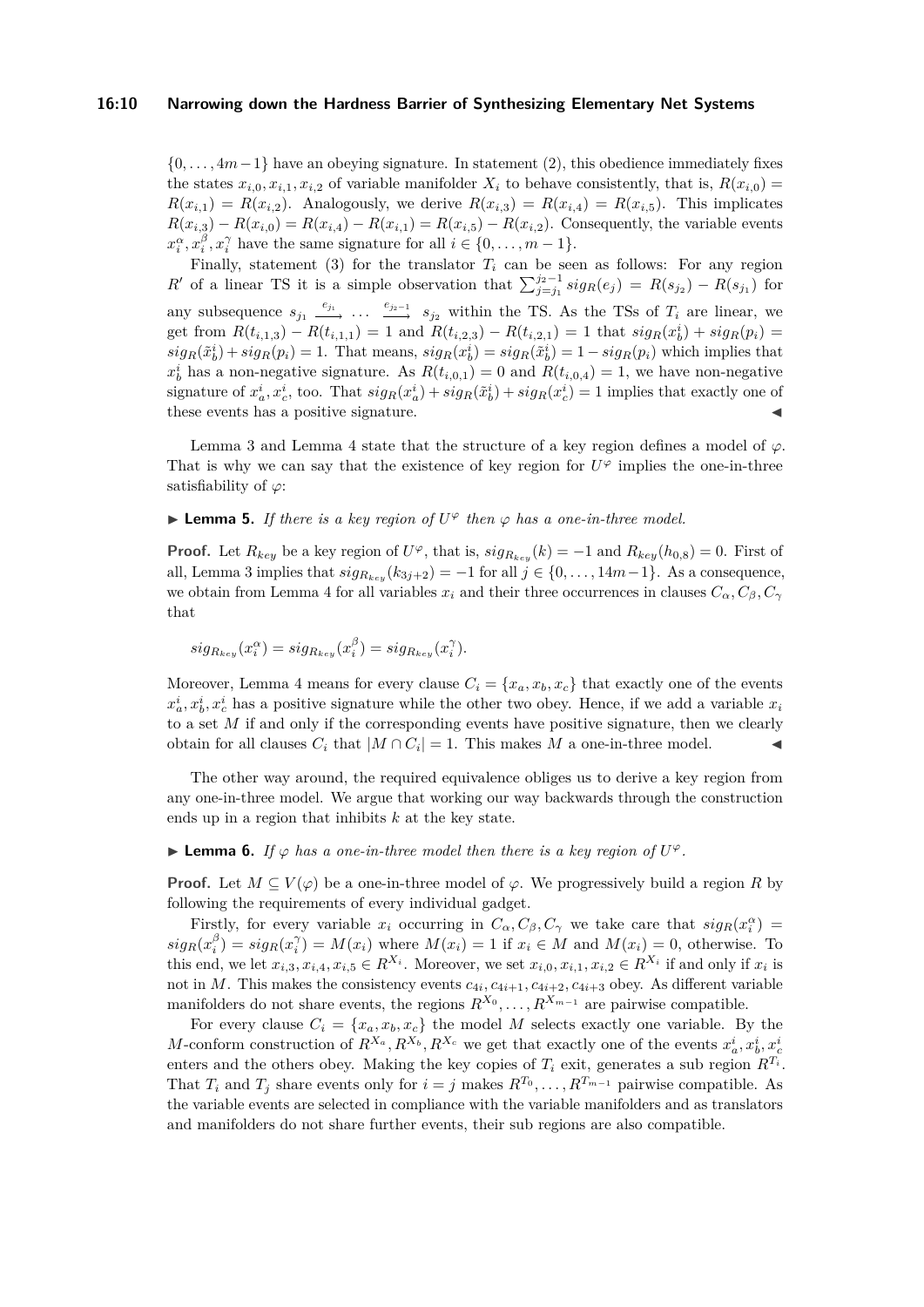By the obeying consistency events, we can define a sub region  $R^{B_q}$  for every  $q \in$  $\{0, \ldots, 4m-1\}$ . This also makes the used key copies exiting. As different barters have no event in common, share only consistency events with variable manifolders and no events at all with translators, the regions are all compatible.

Head and duplicators just share key copies with translators and barters. As all key copies are exiting and as the provided sub regions meet the conditions of Lemma [3,](#page-8-5) we can use this lemma as a construction manual for the sub regions  $R^H, R^{D_0}, \ldots, R^{D_{14m-1}}$ . Altogether, we get that the set *R* formed by

$$
R^H \cup R^{D_0} \cup \cdots \cup R^{D_{14m-1}} \cup R^{B_0} \cup \cdots \cup R^{B_{4m-1}} \cup R^{X_0} \cup \cdots \cup R^{X_{m-1}} \cup R^{T_0} \cup \cdots \cup R^{T_{m-1}}
$$

is a region of  $U^{\varphi}$  inhibiting *k* at  $h_{0,8}$ .

At this point, the previous lemmas have established that  $\varphi$  has a one-in-three model M if and only if there is a key region for  $U^{\varphi}$ . Although this is basically the foundation of the proof for Theorem [2,](#page-4-2) it just delivers the *only-if* direction for the NP-completeness of 2-grade 2-fold ESSP by now: If  $A^{\varphi}$  has the ESSP then Lemma [1](#page-4-1) lifts the ESSP to  $U^{\varphi}$ . By definition, there also has to be a region that inhibits  $k$  at  $h_{0,8}$ , a key region. Then Lemma [5](#page-9-0) implies the existence of the one-in-three model M for  $\varphi$ .

Reversely, having *M*, Lemma [6](#page-9-1) only inhibits *k* at the key state. For the remaining events *e* and states *s* of  $U^{\varphi}$  with  $\neg (s \stackrel{e}{\longrightarrow})$ , we still have to show that *e* is inhibitable at *s*:

<span id="page-10-0"></span>**► Lemma 7.** If  $\varphi$  has a one-in-three model then  $e \in E(U^{\varphi})$  is inhibitable at  $s \in S(U^{\varphi})$  for *every event e* and state *s* of  $U^{\varphi}$  that fulfill  $\neg(s \stackrel{e}{\longrightarrow})$ .

Lemma [6](#page-9-1) already shows the essential part of Lemma [7.](#page-10-0) But the proof for the remaining non-key event state combinations is very technical and does not lead to further insights. Therefore and for space limitations, we only go into one example here and refer to our technical report [\[11\]](#page-14-0) for a full analysis:

<span id="page-10-1"></span>**► Lemma 8.** *If*  $\varphi$  *has a one-in-three model then the key event k is inhibitable at all states*  $s \in S(U^{\varphi})$  *that fulfill*  $\neg(s \stackrel{k}{\longrightarrow})$ *.* 

**Proof.** Every relevant state *s* is subsequently provided with a region that inhibits *k* at *s*. For brevity however, we omit to repeat the key-region here, which already inhibits *k* at many states. To define the other regions, we just specify the signature of non-obeying events, as the majority of events are obedient. To this end, we present every required region as one entry in the following listing:

| states                         | ext                                                     | enter           | affected TSs                                                                                  |
|--------------------------------|---------------------------------------------------------|-----------------|-----------------------------------------------------------------------------------------------|
| remaining states               | $a_0, k, k_0, r_1$                                      | $v_1, w_1, z_0$ | $H, D_0$                                                                                      |
| of H except $h_{1,0}$          |                                                         |                 |                                                                                               |
| $h_{1,0}$                      |                                                         |                 | $a_1, k, k_1, k_2, k_3, a_2, k_4, k_5, k_6, r_1, H, D_0, D_1, D_2, T_{0,0}, T_{0,1}, T_{0,2}$ |
|                                | $k_8, r_0, r_2, w_4, w_5 \quad v_1, w_1, z_0, z_2, z_3$ |                 |                                                                                               |
| $S(U^{\varphi})\setminus S(H)$ | κ                                                       | $z_0, z_1$      |                                                                                               |

The first column *states* lists the states *s* where *k* is inhibited by the respective region. The *exit* and *enter* columns provide the exiting, respectively entering, events of that region. To easily find the TSs that contain at least one of these non-obeying events, one can use the *affected TSs* column in the listing.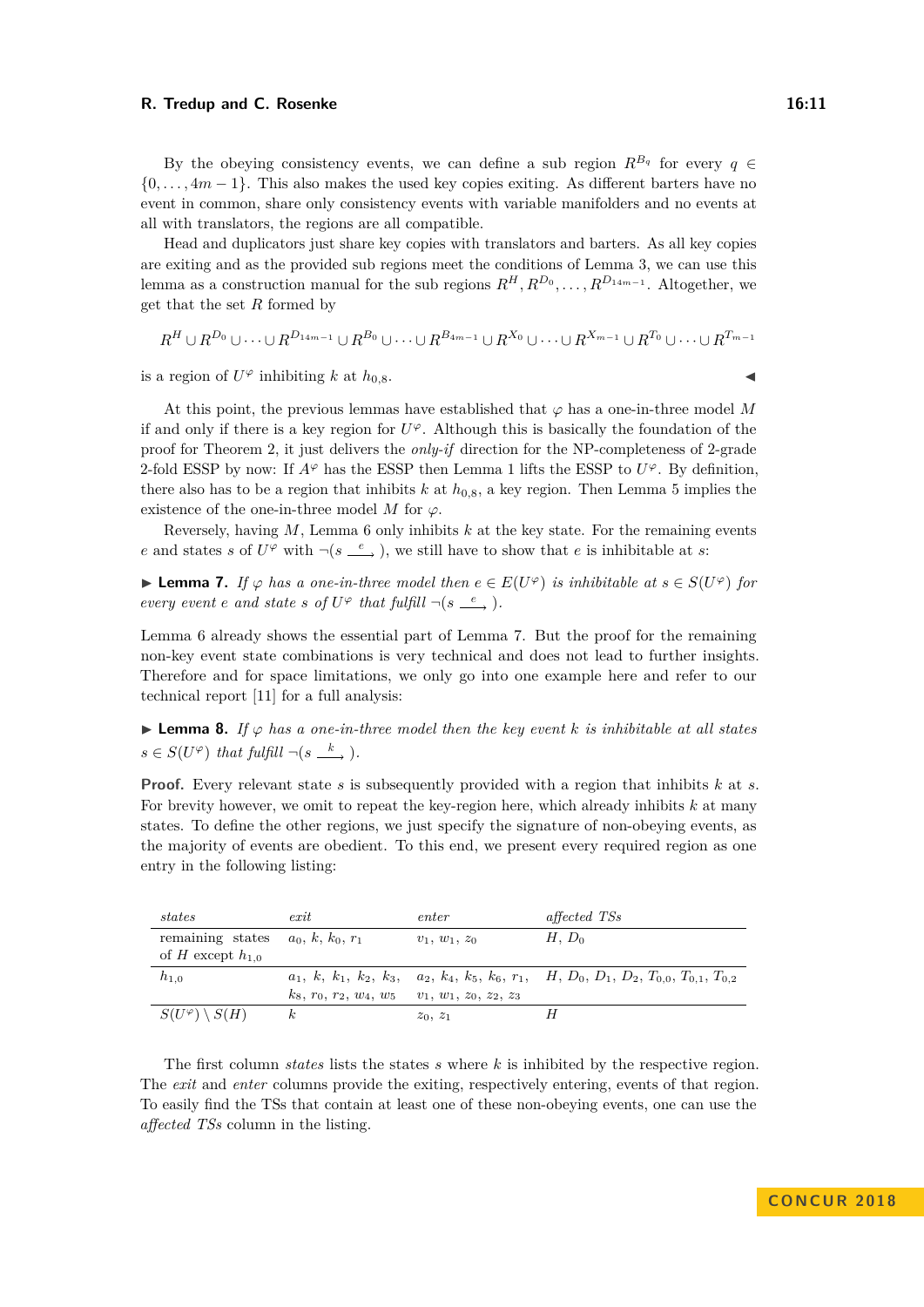#### **16:12 Narrowing down the Hardness Barrier of Synthesizing Elementary Net Systems**

Notice that the first two lines of the listing show that *k* is inhibitable at all states of *H*. The third line presents a region of  $U^{\varphi}$  where k exits and all non-obeying events occur in *H*. Therefore, this region inhibits *k* at all remaining states of  $U^{\varphi}$ .  $\varphi$ .

The rest of the proof for Lemma [7](#page-10-0) works just the same as demonstrated by Lemma [8.](#page-10-1) This leads to the *if* direction for the NP-completeness of 2-grade 2-fold ESSP: If  $\varphi$  has a one-in-three model M then Lemma [7](#page-10-0) tells us that  $U^{\varphi}$  has the ESSP. Using Lemma [1,](#page-4-1) we can bring the ESSP down to  $A^{\varphi}$ , too. Altogether, we may now state that  $\varphi$  has a one-in-three model if and only if  $A^{\varphi}$  has the ESSP. As our construction is easily done in polynomial time, we have shown the NP-completeness of 2-grade 2-fold ESSP and by that, half of Theorem [2.](#page-4-2)

To complete the theorem's proof, it remains to establish that  $\varphi$  has a one-in-three model *M* if and only if  $A^\varphi$  is feasible. However, this is fairly easy reusing the work we have already done. In fact, the first direction is already there: If  $A^{\varphi}$  is feasible then it also has the ESSP, which we know implies the existence of M. Reversely, if M exists, then it is sufficient to show that, beside the already established ESSP,  $A^{\varphi}$  has the SSP, too:

## **► Lemma 9.** *If*  $\varphi$  *has a one-in-three model then*  $U^{\varphi}$  *has the SSP.*

**Proof.** If  $s, s'$  are two states that do not belong to the same TS of  $U^{\varphi}$  then they are separable by definition. Hence, let *s*, *s'* be two distinct states of one TS  $A \in U^{\varphi}$ . If there is an event *e* that occurs at *s*, that is,  $s \stackrel{e}{\longrightarrow}$ , but not *s'*, that is,  $\neg(s' \stackrel{e}{\longrightarrow})$  then *s*, *s'* are separable. The reason for this comes from Lemma [7,](#page-10-0) which states that  $e$  is inhibitable at  $s'$  by a region  $R$  of  $U^{\varphi}$ . This means, that, without loss of generality,  $R(s') = 0$  and  $sig_R(e) = -1$ , which implies  $R(s) = 1.$ 

Using this condition, we get the separability for all state pairs  $s, s'$  that are in one of our TSs except for *H* as follows: As Figure [2](#page-7-0) shows, every event of  $A \neq H$  occurs only once within *A* and (ii) there is only one state of *A* without a successor. Hence, without loss of generality, there is an event *e* that occurs at *s* but not at *s* 0 .

Figure [2](#page-7-0) also demonstrates that all the events  $\{v_{2j}, v_{2j+1}, w_{2j}, w_{2j+1} \mid 0 \leq j < 14m\}$ and  $\{a_j, k_{3j}, k_{3j+1}, r_j \mid 0 \le j < 14m - 1\}$  occur only once in *H* and that  $h_{14m-1,8}$  is the only state of *H* without a successor. Consequently, if  $s, s' \in S(H)$  and *s* is neither in  ${h_{j,1}, h_{j,6}, h_{j,7} \mid 0 \leq j < 14m}$  nor in  ${h_{0,4}, h_{14m-1,8}}$  then the above condition makes *s* and s' separable, too. Moreover, notice that k is the only event occurring at  $h_{0,4}$  and that no event occurs at  $h_{14m-1,8}$  at all. Hence, our argument works to separate these two states from all states in  $S(H)$ , too.

As seen in Figure [2,](#page-7-0)  $z_{2i}$  and  $z_{2i+1}$  occur only within the part  $H_i$  of  $H$ . Applying the above condition again, we get for all  $0 \leq j < 14m$  that  $s \in \{h_{j,1}, h_{j,6}, h_{j,7}\}$  is separable from  $s' \in S(H) \setminus \{h_{j,0}, \ldots, h_{j,8}\}.$ 

It remains to show that the states {*hj,*1*, hj,*6*, hj,*7} are pairwise separable for all *j* ∈  $\{0, \ldots, 14m-1\}$ . Notice that  $z_{2j}$  occurs at  $h_{j,1}$  and  $h_{j,6}$  but not at  $h_{j,7}$ . Hence, using the region inhibiting  $z_{2i}$  at  $h_{i,7}$  coming from the above argumentation, separates both,  $h_{i,1}$  and  $h_{j,6}$  from  $h_{j,7}$ . Similarly,  $z_{2j+1}$  occurs at  $h_{j,7}$  but not at  $h_{j,6}$  which leads to their separability,  $\bullet$  too.

As a last step, we can use Lemma [1](#page-4-1) again, to bring the *SSP* of  $U^{\varphi}$  down to  $A^{\varphi}$ , too. This finally proves Theorem [2.](#page-4-2)

### <span id="page-11-0"></span>**5 The Hardness of SSP for 2-grade 2-fold Transition Systems**

This section completes our complexity analysis for the synthesis of TSs having event manifoldness less than three: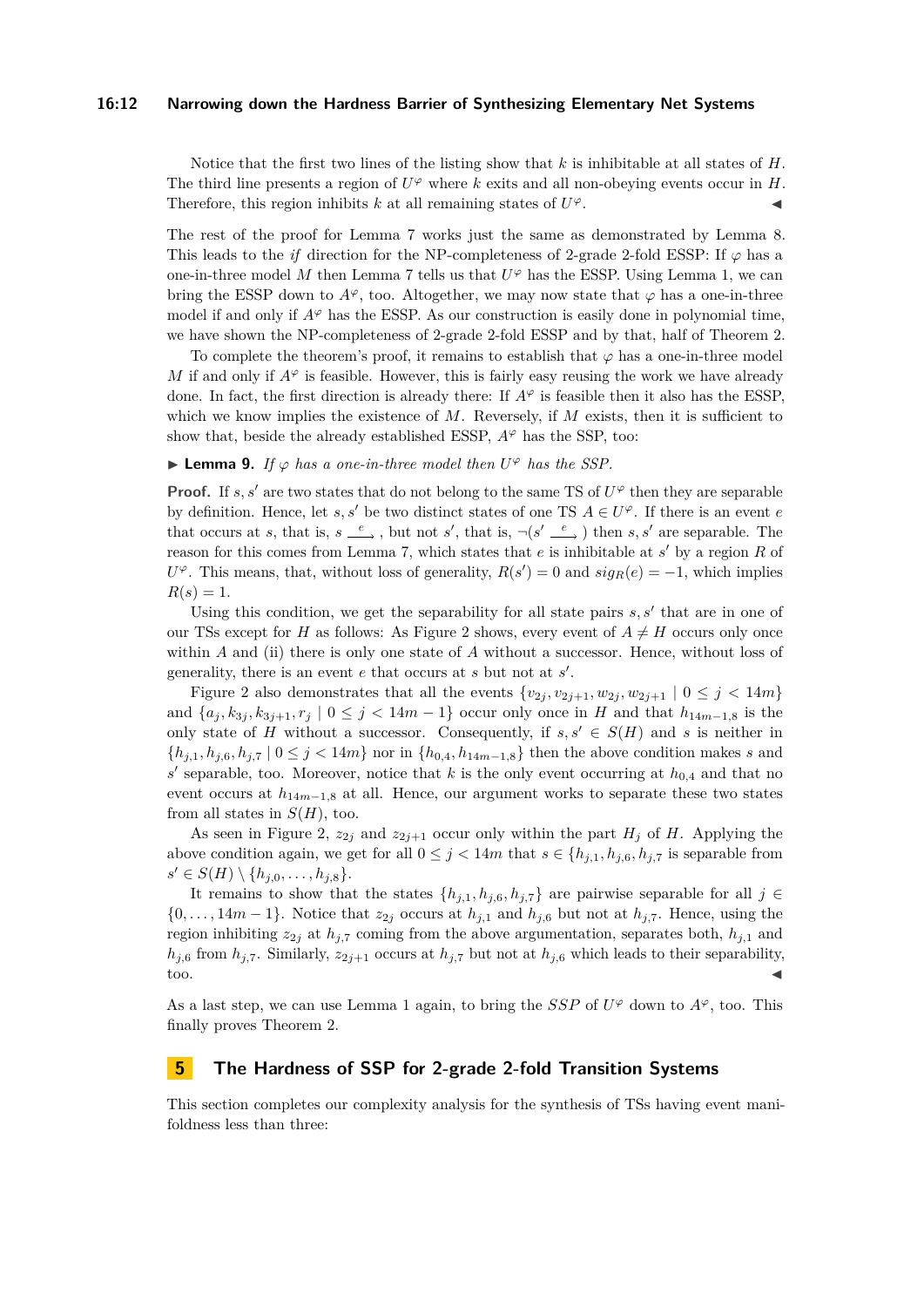I **Theorem 10.** *Deciding the SSP is NP-complete on g-grade k-fold transition systems for all*  $q \geq 2$  *and all*  $k \geq 2$ *.* 

**Proof.** We reuse most of the reduction from Section [4](#page-4-0) and create yet another union  $U_{\text{SSP}}^{\varphi}$  =  $U(H', U_2^{\varphi})$  by simply replacing  $U_1^{\varphi}$  with the new head TS *H*<sup> $\prime$ </sup> shown in Figure [2](#page-7-0) (h). We prove that  $\varphi$  has a one-in-three model if and only if the two key states  $h'_{0,0}, h'_{1,0}$  are separable by a key region  $R_{key}'$  if and only if  $U_{\text{SSP}}^{\varphi}$  has the SSP.

If  $U_{\text{SSP}}^{\varphi}$  has the SSP then there is a key region  $R_{key}'$  where, without loss of generality,  $R'_{key}(h'_{0,0}) = 1$  and  $R'_{key}(h'_{0,1}) = 0$ . This implies  $sig_{R'_{key}}(k_2) = -1$ . Using this as a start, induction over *j* infers from  $R'_{key}(h'_{j,0}) = 1$  and  $R''_{key}(h'_{j,1}) = 0$  that  $a_j$  is obeying and that  $R'_{key}(h'_{j+1,0}) = 1, R'_{key}(h'_{j+1,1}) = 0$  and that  $sig_{R'_{key}}(k_{3j+2}) = -1$ . Hence, on *H*<sup> $\prime$ </sup> the key region is just  $R^{H'}$  from Figure [2](#page-7-0) (h). By Lemma [4,](#page-8-6) the exiting key copies  $k_{3j+2}, j \in \{0, \ldots, 14m-1\}$  imply that every variable  $x_i \in V(\varphi)$  is represented by three synchronized variable events and for every clause  $C_j = x_a, x_b, x_c$  exactly one of  $x_a^j, x_b^j, x_c^j$ enters. Hence, taking just the variables of entering events, gets  $\varphi$  a one-in-three model.

Reversely, if  $\varphi$  has a one-in-three model, Lemma [6](#page-9-1) provides a key region  $R_{key}$  for  $U^{\varphi}$ . As all key copies exit, we can easily transform  $R_{key}$  into a key region  $R'_{key}$  for  $U_{\rm SSP}^{\varphi}$  by making the accordance event  $a_j$  obeying and defining  $R'_{key}(h'_{j,0}) = 1, R'_{key}(h'_{j,1}) = 0$  for all  $j \in \{0, \ldots, 14m - 1\}$  as well as removing the region's definition on states of  $S(U_1^{\varphi})$ . To argue the SSP of  $U_{\text{SSP}}^{\varphi}$  consider for all  $i \in \{0, \ldots, m-1\}$  and all  $j \in \{1, 2\}$  the region  $R_{i,j}$ , where all events obey but  $sig_{R_i,j}(p_i) = -1$ . This regions separates every state in  $\{t_{i,j,0}, \ldots, t_{i,j,2}\}$ from every state in  $\{t_{i,j,3}, t_{i,j,4}\}$ . Analogously, let  $R_i$  be the region where just  $sig_{R_i}(\tilde{x}_b^i) = -1$ . This region separates states of  $\{t_{i,0,0}, \ldots, t_{i,0,2}\}$  from states  $\{t_{i,0,3}, \ldots, t_{i,0,5}\}$  as well as states of  $\{t_{i,2,0}, t_{i,2,1}\}$  from  $\{t_{i,2,2}, \ldots, t_{i,2,4}\}$ . It is easy to see that the remaining state pairs of  $S(U_2^{\varphi})$  are either separated by the key region or by a region where all events obey except for one variable event or one consistency event. Finally, as no accordance event of  $H'$  occurs in  $U_2^{\varphi}$ , taking the key region and for all  $j \in \{0, \ldots, 14m - 1\}$  the region  $\{h'_{j,0}, h'_{j,1}\}$  solves the remaining separation problems in  $H'$ .

Using Lemma [1,](#page-4-1) it is again possible to transfer the SSP from  $U_{\text{SSP}}^{\varphi}$  to its joined TS  $A_{\text{SSP}}^{\varphi} = A(U_{\text{SSP}}^{\varphi})$  and back. As the polynomial time construction of  $A_{\text{SSP}}^{\varphi}$  is obvious just as its state degree and event manifoldness of two, the proof is complete.

#### **6 The Tractability of SSP for Linear 2-fold Transition Systems**

This section shows that 2-fold SSP becomes tractable if we turn to linear TSs:

<span id="page-12-0"></span>▶ **Theorem 11.** *Deciding the SSP can be done in polynomial time on linear* 2-fold transition *systems.*

To pove this theorem, we provide the following SSP-equivalent property for linear 2-fold TSs: If  $A = s_0 \xrightarrow{e_1} \cdots \xrightarrow{e_t} s_t$  is a linear TS then  $A_j^i = s_i \xrightarrow{e_{i+1}} \cdots \xrightarrow{e_j} s_j$  is called a *subsequence* of *A* for all  $0 \leq i < j \leq t$  and  $A_j^i$  is *exactly* 2*-fold* if every contained event occurs exactly twice within  $A_j^i$ .

**Example 12.** *A linear* 2*-fold TS A has the SSP if and only if*  $A_j^i$  *is not an exactly* 2*-fold subsequence for any*  $0 \leq i \leq j \leq t$ *.* 

**Proof.** We reuse the simple observation that every region *R* of a linear TS *A* fulfills for all  $0 \leq i < j \leq t$  that  $\sum_{k=i}^{j} sign(e_k) = R(s_j) - R(s_i)$ . Hence, if *A* has an exactly 2-fold subsequence  $A_j^i$  then every region *R* makes  $R(s_j) - R(s_i)$  even, that is,  $R(s_j) = R(s_i)$ . This means, the two states are not separated by any region of *A*.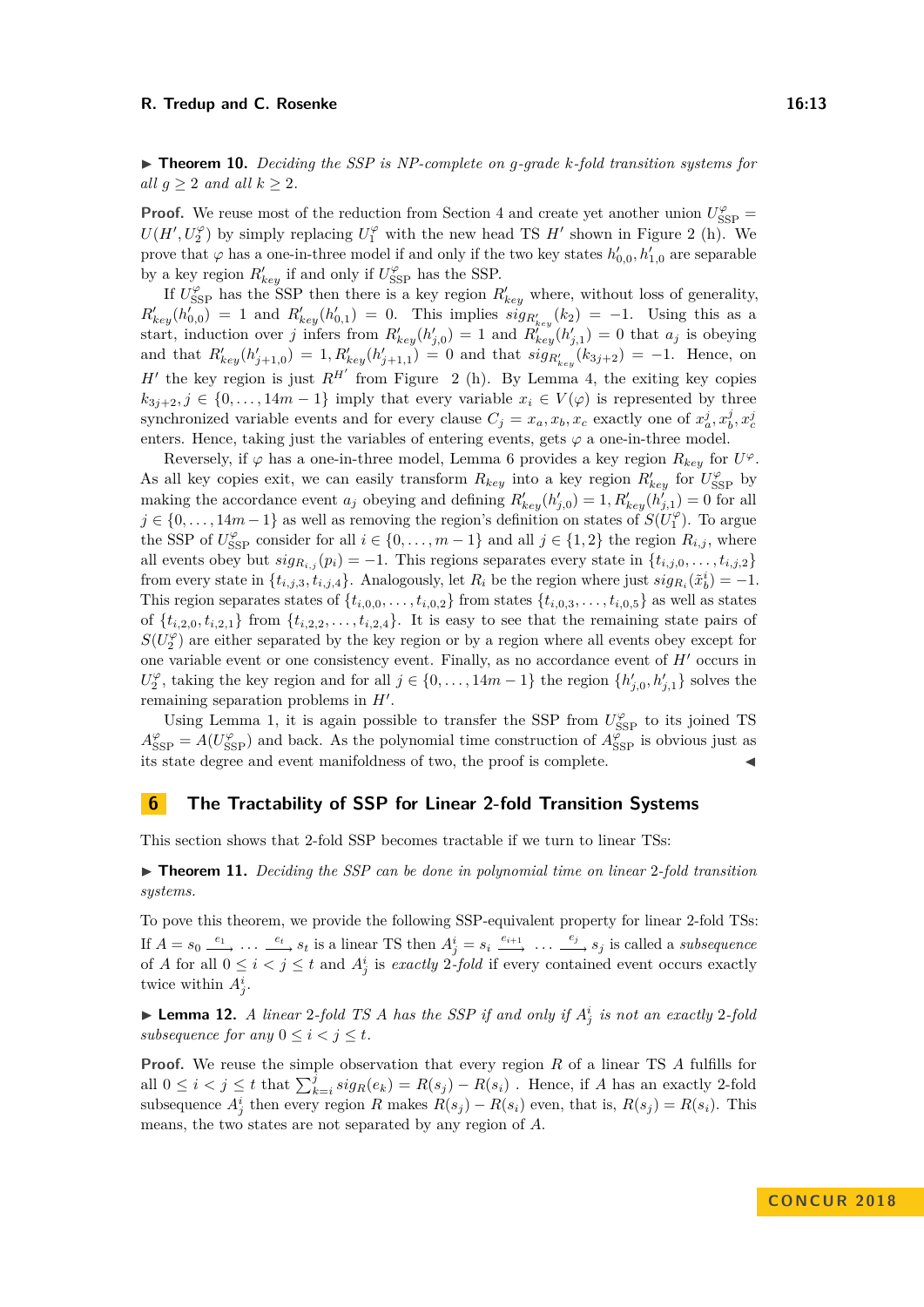#### **16:14 Narrowing down the Hardness Barrier of Synthesizing Elementary Net Systems**

Reversely, assume A is free of exactly 2-fold subsequences and let  $0 \leq i \leq j \leq t$ . To see that  $s_i, s_j$  are separable, consider the three sequences  $A_i^0, A_j^i, A_t^j$ . If  $A_j^i$  contains an event that is unique in *A* then  $s_i$ ,  $s_j$  are clearly separable. Otherwise, we select  $e_{min}$  from the events of  $A_j^i$  with first occurrence in  $A_i^0$  such that the index *i*' of  $s_{i'} \xrightarrow{e_{min}}$  is minimized. That is, we select the event  $e_{min}$  from  $A_j^i$  with leftmost first occurrence. If there is an event *e* in  $A_i^{i'}$  that is unique in *A* or has its first occurrence in  $A_{i'}^0$  or its second occurrence in  $A_t^j$ then a region *R* separating  $s_i$ ,  $s_j$  is defined by  $sig_R(e) = -sig_R(e_{min}) = 1$  while other events obey. If *e* does not exist, every event of  $A_i^{i'}$  occurs twice in  $A_j^{i'}$ . In that case, we select  $e_{max}$ from the events of  $A_j^i$  with second occurrence in  $A_t^j$  such that the index *j*' of  $s_{j'} \xrightarrow{e_{max}}$  is maximized. That is, we select the event  $e_{max}$  from  $A_j^i$  with rightmost second occurrence. If there is an event *e* in  $A_{j'}^j$  that is unique in *A* or has its first occurrence in  $A_i^0$  or its second occurrence in  $A_t^{j'}$  $\frac{d}{dt}$  then a region *R* separating  $s_i$ ,  $s_j$  is defined by  $sig_R(e) = -sig_R(e_{max}) = 1$ while other events obey. If *e* does not exist, every event of  $A^j_{j'}$  occurs twice in  $A^i_{j'}$ .

But now, every event in  $A^i_j$  has a second occurrence in  $A^{i'}_{j'}$  by the choice of  $e_{min}$  and  $e_{max}$ . Moreover, we have seen that every event in  $A_i^{i'}$  and every event in  $A_{j'}^{j}$  has its second occurrence in  $A^{i'}_{j'}$ . Hence, *A* has the exactly 2-fold subsequence  $A^{i'}_{j'}$ , a contradiction.

For a proof of Theorem [11](#page-12-0) it is now sufficient to understand that checking the linear 2-fold TS A for exactly 2-fold subsequences can be done by a straight forward algorithm in  $O(t^3)$ time.

Moreover, the proof of Theorem [11](#page-12-0) motivates an algorithm to efficiently compute separating regions of linear 2-fold TSs  $\tilde{A}$ . This algorithm uses a function  $f(k)$  that, given an index  $k \in \{0, \ldots, t-1\}$ , returns the index of the second occurrence of event  $e_{k+1}$  that occurs at *s<sup>k</sup>* or −1 if no second occurrence exists. Hence, for two states *s<sup>i</sup>* and *s<sup>j</sup>* we use only  $O(t)$  calls to *f* to parse the sequence  $A_j^i$  for the indices *i*' and *j*' and to search the event *e* within  $A_i^{i'}$ , respectively  $A_{j'}^{j}$ . If *e* is not found, the algorithm denies the separability of  $s_i$  and  $s_i$  and otherwise, it returns the separating region given in the proof. The function  $f$  can be preprocessed as an array in at most  $O(t \log t)$  time (depending on the representation of events). After the preprocessing, the algorithm runs in linear time  $O(t)$ .

# **7 Conclusion**

With the present work on the SSP, the ESSP, and feasibility we consolidate the fact that ENS synthesis is a surprisingly difficult problem. While intractability has been known before when event manifoldness and state degree are limited to small constants, we show that even a tighter restriction of event manifoldness to  $k = 2$  has no positive effect on the complexity. Bringing down intractability that close to trivial inputs, makes most considerations of restricting the TS graph structure futile and hampers other promising parameters. Consequently, our results rule out many straight forward approaches from *fixed parameter tractability*, too.

#### **References**

<span id="page-13-0"></span>**<sup>1</sup>** Alessandra Agostini and Giorgio De Michelis. Improving flexibility of workflow management systems. In Wil M. P. van der Aalst, Jörg Desel, and Andreas Oberweis, editors, *Business Process Management, Models, Techniques, and Empirical Studies*, volume 1806 of *Lecture Notes in Computer Science*, pages 218–234. Springer, 2000. [doi:10.1007/3-540-45594-9\\_](http://dx.doi.org/10.1007/3-540-45594-9_14) [14](http://dx.doi.org/10.1007/3-540-45594-9_14).